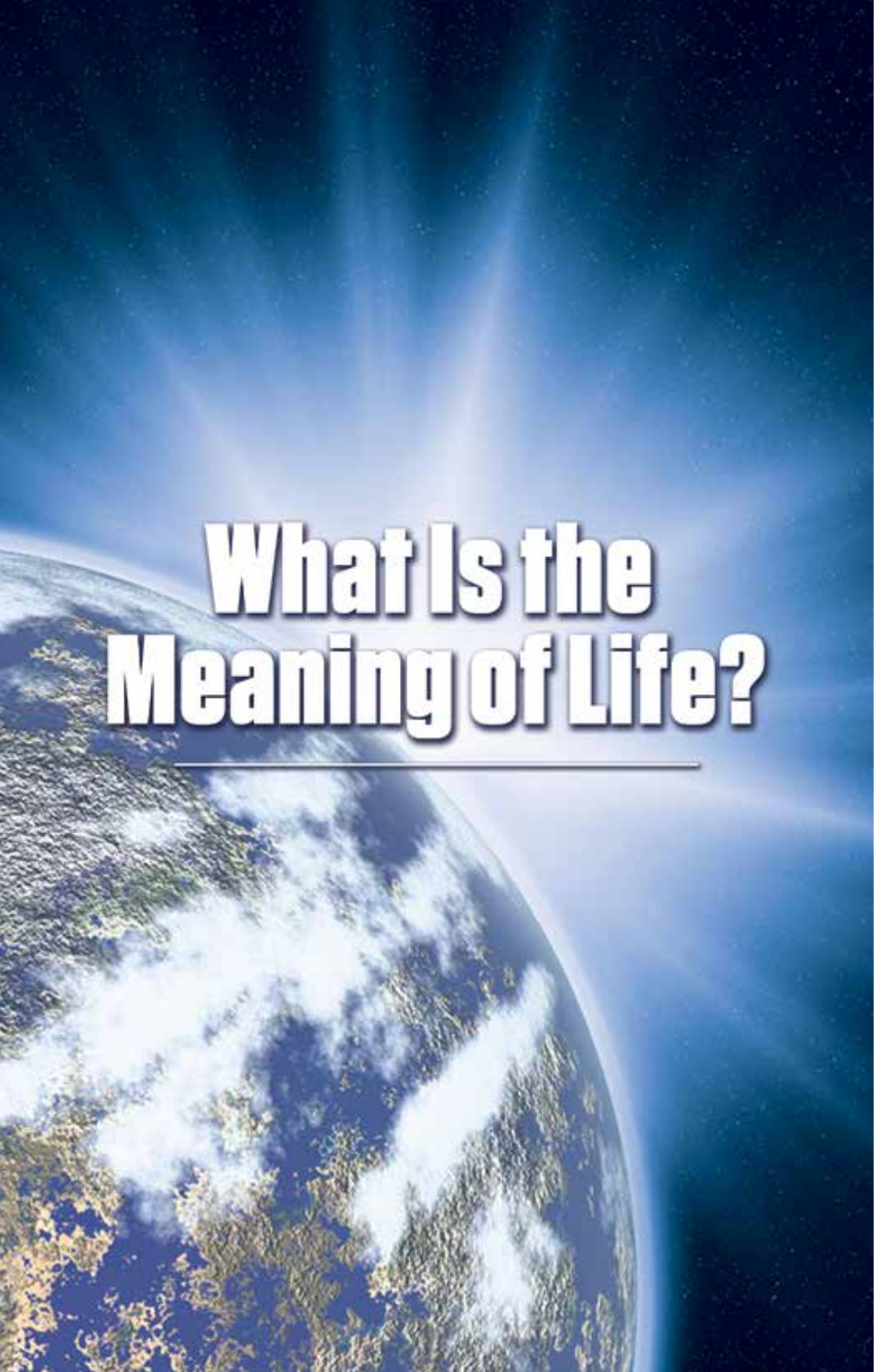# What Is the Meaning of Life?

By Roderick C. Meredith

*Why were you born?* 

*Why does God allow even dedicated Christians to go through years and decades of trials, tests, and persecutions?* 

*Why is it so important that we all overcome? What is the magnificent purpose for all of our lives here on planet Earth?*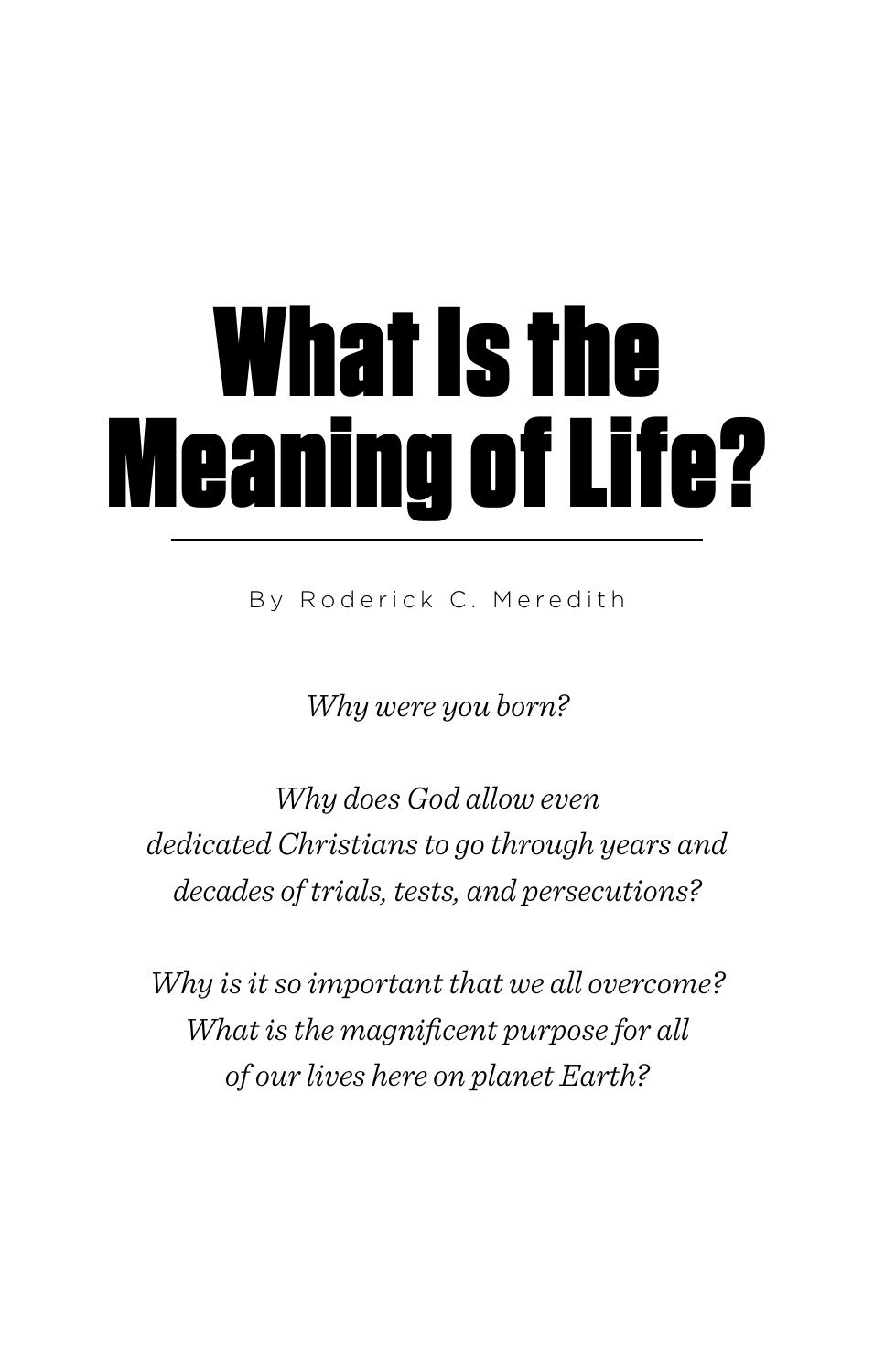*WML* Edition 1.0 | October 2021 ©2021 Living Church of God™ All rights reserved. Printed in the U.S.A.

#### This booklet is not to be sold!

It has been provided as a free public educational service by the Living Church of God

Scriptures in this booklet are quoted from the *New King James Version* (©Thomas Nelson, Inc. Publishers) unless otherwise noted.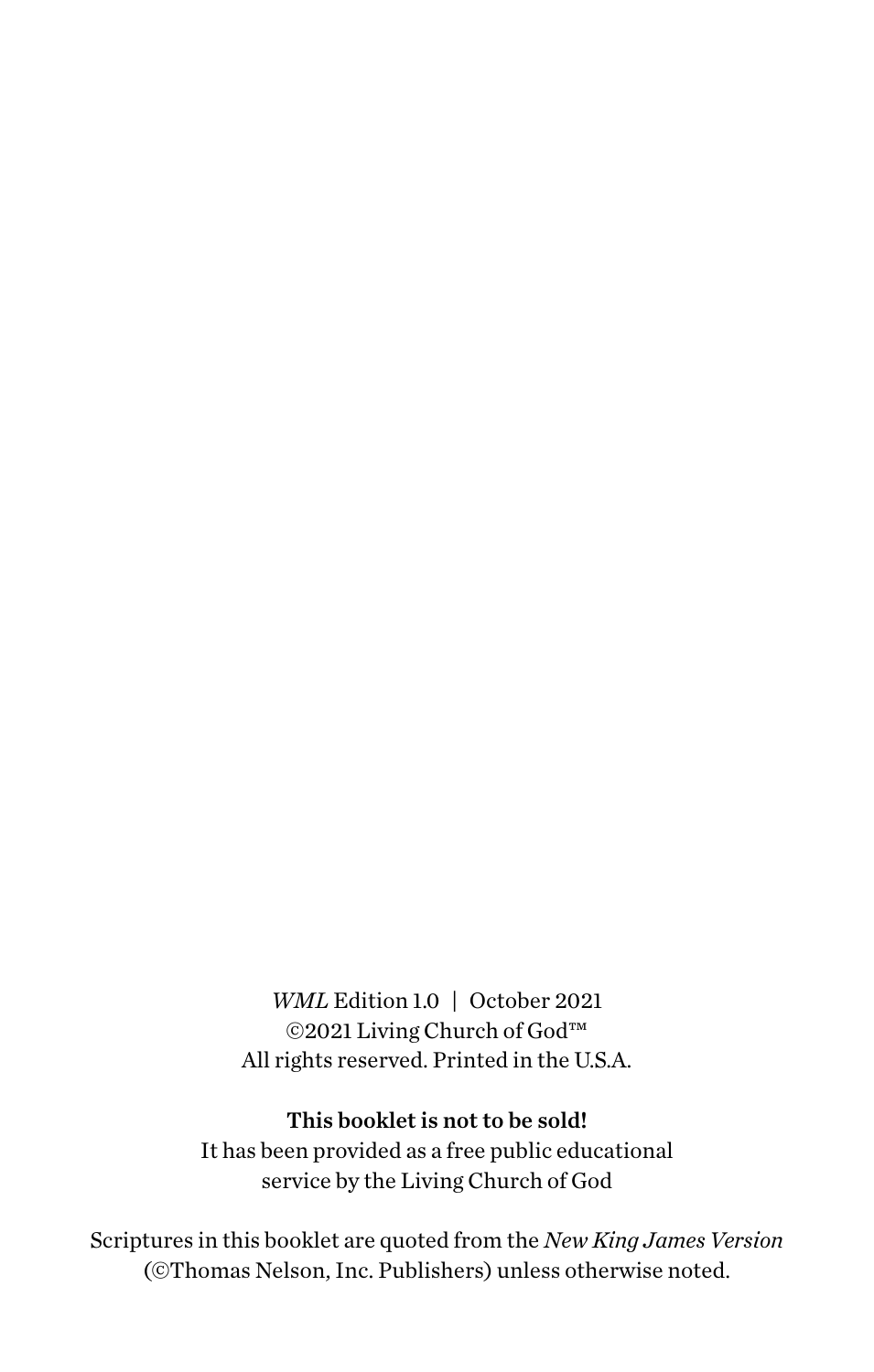### What Is the Meaning of Life?

ost people never stop to consider their real *purpose*<br>in life. In fact, most assume there is no real purpose<br>How about you? Is there any transcendent reason<br>for you to be alive? Can you have a remarkably inte<br>esting and f in life. In fact, most assume there is no real purpose. How about you? Is there any transcendent reason for you to be alive? Can you have a remarkably interesting and fulfilling destiny ahead of you, regardless of your present situation? Can you be *100 percent sure* of a future rendezvous with happiness, joy, and peace?

Or are you living a fleeting, disappointing existence on planet Earth with no more purpose for your life than the birds, the bees, or, for that matter, the worms that crawl in the dirt? As a human being, you obviously have much higher intelligence than these creatures. You can visualize the future; you have hopes, dreams, and creative imagination far beyond any other form of physical life on this earth. Yet do all these gifts, potentials, and dreams rot when you die and "dust returns to dust"?

This truly is worth considering. You should think about it! Sure, some religious people may feel they will be wafted off to heaven to sit around for all eternity with *nothing to do* except "roll around heaven" all day, as a song goes. But you *should not assume anything. Do not* be gullible—find out for yourself and prove **what is the meaning of life!**

The real truth of the matter has been revealed in the Creator's instruction manual for humanity, the Holy Bible. In the Bible, God decrees the fate of nations and empires. He prophesies of world-shaking future events that are to happen. And these prophecies are unfolding before the eyes of this generation!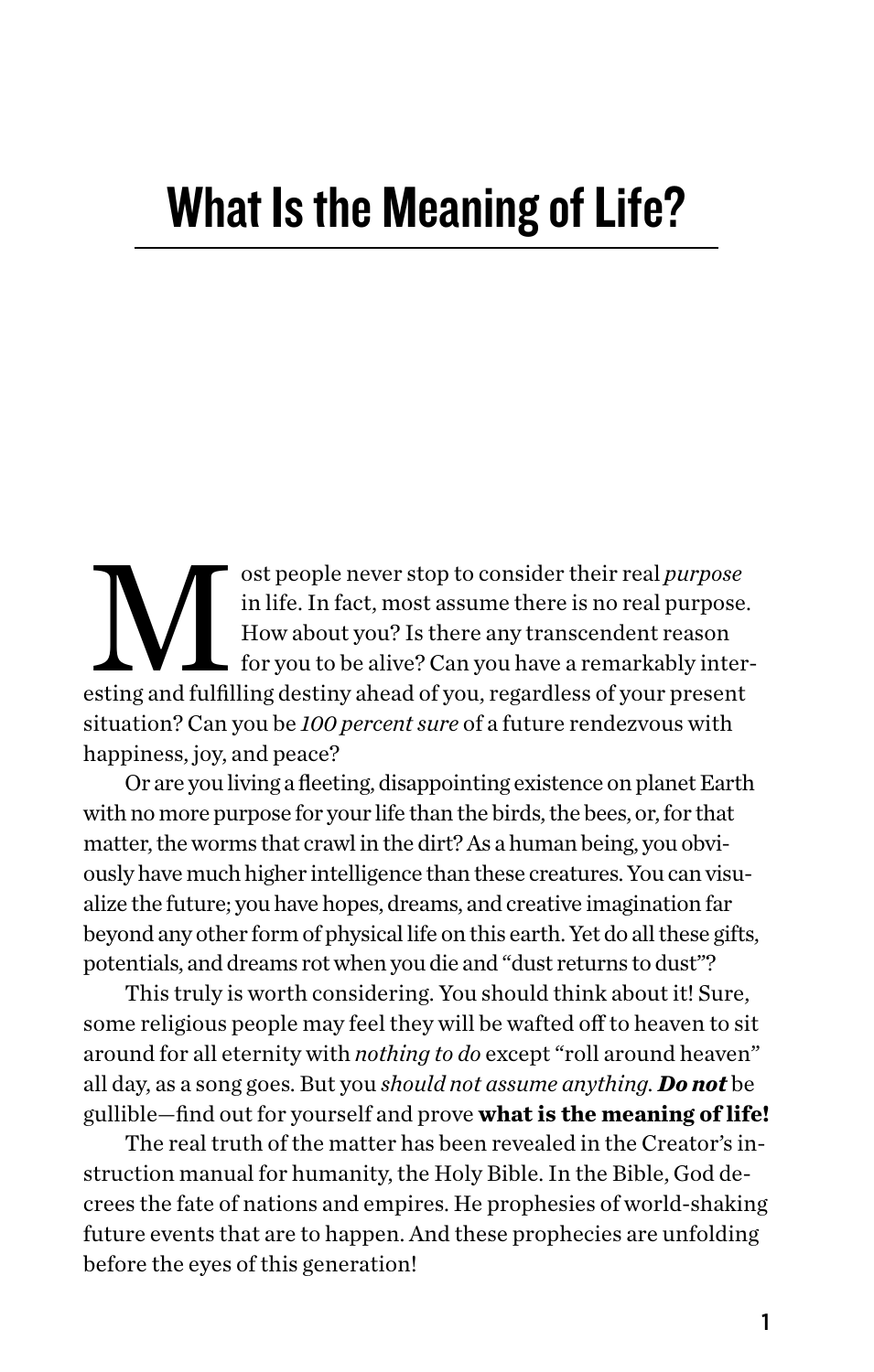However, in a more quiet yet profound way, your Creator also reveals the meaning of mankind—the real purpose for your life and my life. In a number of places, it is called the "mystery" of God. Indeed, it is a mystery to the vast majority of people—even to most of the supposed "Christian" world, for it goes far beyond what most humans have ever visualized or imagined. Yet it is so obvious, so simple, so powerful in its logic that you may wonder why you did not understand it all along.

So, again, **what is the meaning of life? Why were you born?**

#### A *Purpose* in Humanity's Creation

You did not just "happen." Human beings are not the product of blind chance. By common sense, most people realize that a fine Swiss watch was not the result of slow, evolutionary processes which took place over millions of years in a mineral-rich, primordial sea, as silica and metallic elements washed back and forth while being charged by lightning strikes. Even if the sand and the elements washed back and forth for billions of years, a delicately fashioned, accurate Swiss watch would *never* be the result of unplanned, blind happenstance.

Yet some intelligent, "educated" individuals prefer to be "politically correct" and subscribe to the evolutionary theory that *your mind—*with a complexity far surpassing any watch or computer ever designed and produced—somehow came together, with your body, as an "accident" of the evolutionary process.

If you believe that, you had better *stop* reading right here, because, until God Himself wakes you up, you are not going to understand anything about the meaning of life or any other spiritual thing. As it is written, the "things which are seen were not made of things which are visible" (Hebrews 11:3).

The revealed word of the Creator shows us that man was *purposefully created.* In the first book of the Bible, Genesis, God describes how He designed each creature "according to its kind" (Genesis 1:21, 24–25). Then God said, "Let Us make man in Our image, according to Our likeness" (v. 26).

Here we discover two vital points. First, God said, "Let Us make man in *Our* image, according to *Our* likeness." So there were two different personalities here discussing the creation of man in Their image. These were obviously God the Father and the Logos or "Word"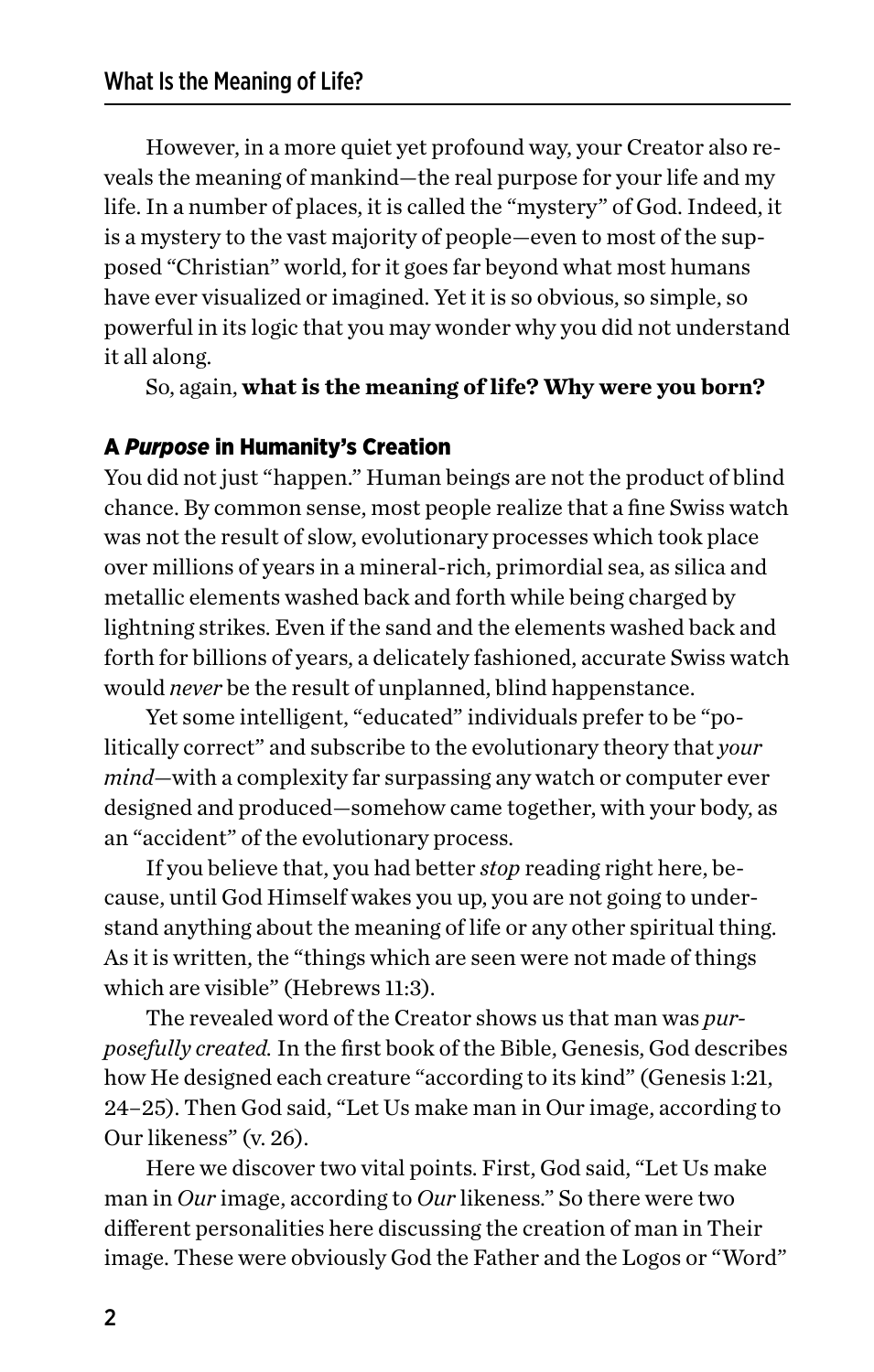(Spokesman) who was later born in human flesh as Jesus of Nazareth (John 1:1–2, 14).

The second vital point is conveyed by the rest of the verse, which says that God "let them have *dominion* over the fish… birds… cattle." So, from the beginning, mankind was ordained to have dominion, to *rule,* to be in charge over all the physical creation here on earth. He was immediately given the responsibility and the opportunity to use creative imagination and judgment.

Notice these inspired words of David: "What is man that You are mindful of him, and the son of man that You visit him? For You have made him a little lower than the angels [the Hebrew word *Elohim*], and You have crowned him with glory and honor. You have made him to have dominion over the works of Your hands; You have put all things under his feet" (Psalm 8:4–6). Here we see that God has a special purpose for man. Man is made a "little lower" than the "*Elohim*"—a Hebrew term denoting God! Yet man is crowned with glory and honor and given "dominion" over the work of God's hands (v. 6).

#### Remarkably Unique Abilities

From the beginning, man was given a *mind,* which is remarkably distinct from any animal brain. Unlike any other creature on earth, man has creative imagination and the capacity even to analyze himself. He can laugh at himself or reason between right and wrong, enabling him to make judgments—to a limited degree—like God Himself!

At the time of the building of the tower of Babel, God said, "Indeed the people are one and they all have one language, and this is what they begin to do; now nothing that they propose to do will be withheld from them" (Genesis 11:6). The clear indication here is that, unless restrained by God, man might have "progressed," even back at that time, to the point of being able to destroy himself from off the face of the earth!

Today, as the abilities of different nations and races are once again being utilized in a worldwide scientific community, humanity has indeed progressed to the point where we could destroy ourselves. Man is able to launch huge, complicated rockets into outer space. He has sent spacecraft beyond our solar system and has landed spacecraft on the moon, Mars, and even passing asteroids. He is able to store and then instantly recall billions of pieces of information in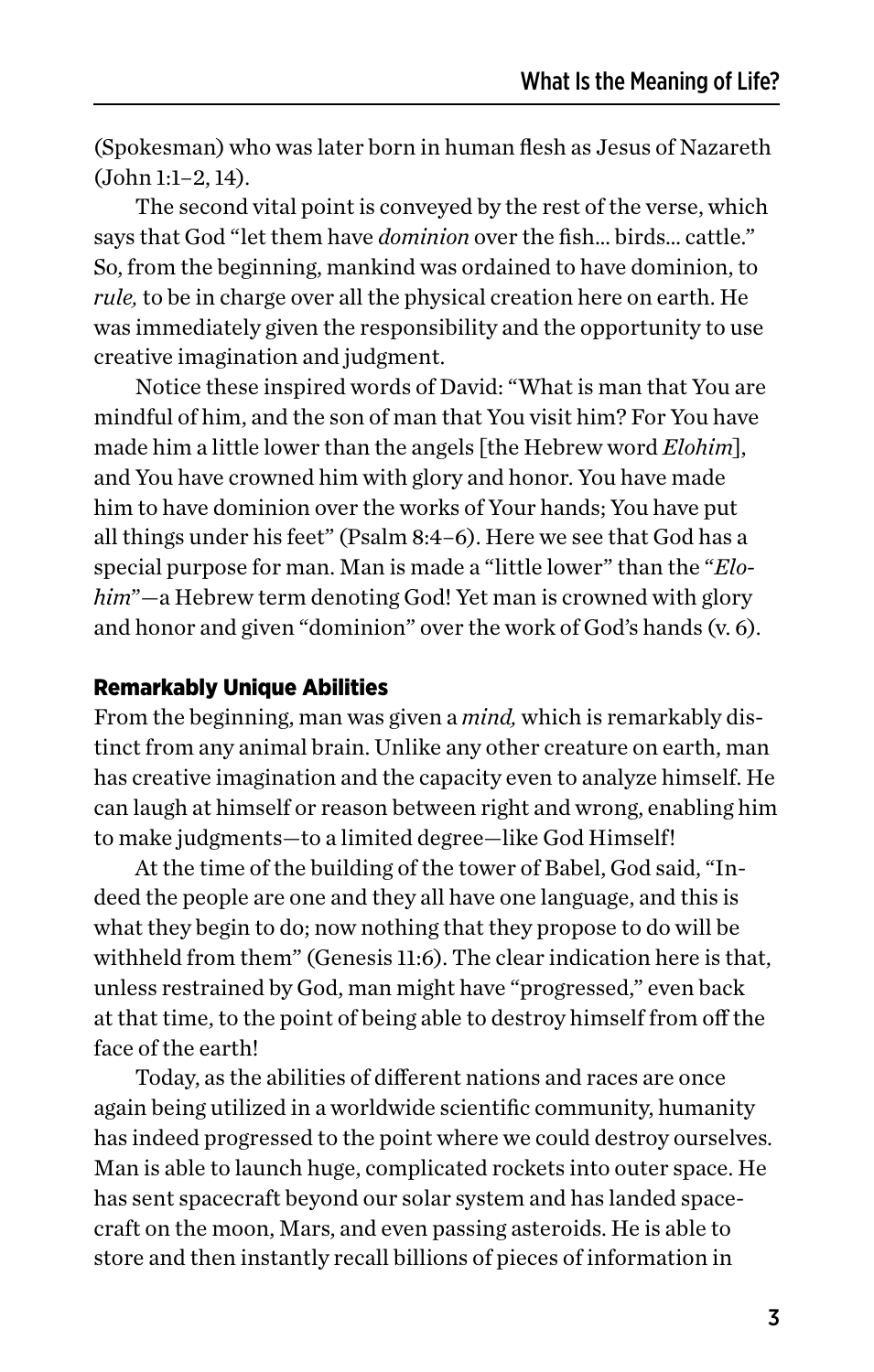marvelous computer systems. And he is also able to break matter down to its smallest components, and to detonate the hydrogen atom in a blinding, searing *explosion.*

Almost 2,000 years ago, Jesus Christ specifically prophesied this situation when He warned, "For then [when certain foreseen events take place] there will be great tribulation, such as has not been since the beginning of the world until this time, no, nor ever shall be. And unless those days were shortened, no flesh would be saved; but for the elect's sake those days will be shortened" (Matthew 24:21–22).

Yes, unless the Creator intervenes to save His own creation from self-destruction, mankind will *obliterate* all human life from planet Earth! But, as we shall see, God gave man this great intelligence for a purpose—and **God's purpose shall stand.**

#### Created to Rule

From the beginning, man was placed over the physical creation on earth. He was given the capacity and responsibility to help direct and judge his fellow man under God (cf. Exodus 18:13–26). Humanity was given God-like responsibility from the beginning.

Then, when Jesus Christ came to earth in human flesh to bring the Gospel, He continually preached about the coming government of God: "Now after John was put in prison, Jesus came to Galilee, preaching the gospel of the kingdom of God, and saying, 'The time is fulfilled, and the kingdom of God is at hand. Repent, and believe in the gospel'" (Mark 1:14–15). This coming world-ruling government was predicted by most of the Old Testament prophets as well as Jesus Christ, Peter, Paul, and John.

After describing the four great, world-ruling kingdoms that would govern the world until the end of this age, the prophet Daniel stated, "And in the days of these kings the God of heaven will set up a kingdom which shall never be destroyed; and the kingdom shall not be left to other people; it shall break in pieces and consume all these kingdoms, and it shall stand forever" (Daniel 2:44).

Most of Jesus' parables concern the Kingdom of God. In Mark 4:30–32, Jesus compares the Kingdom of God to a grain of mustard seed. Jesus shows that the Kingdom of God, though starting out extremely small, will eventually grow to tremendous size. In the parable of the nobleman (Luke 19:12–19), Jesus clearly states that those who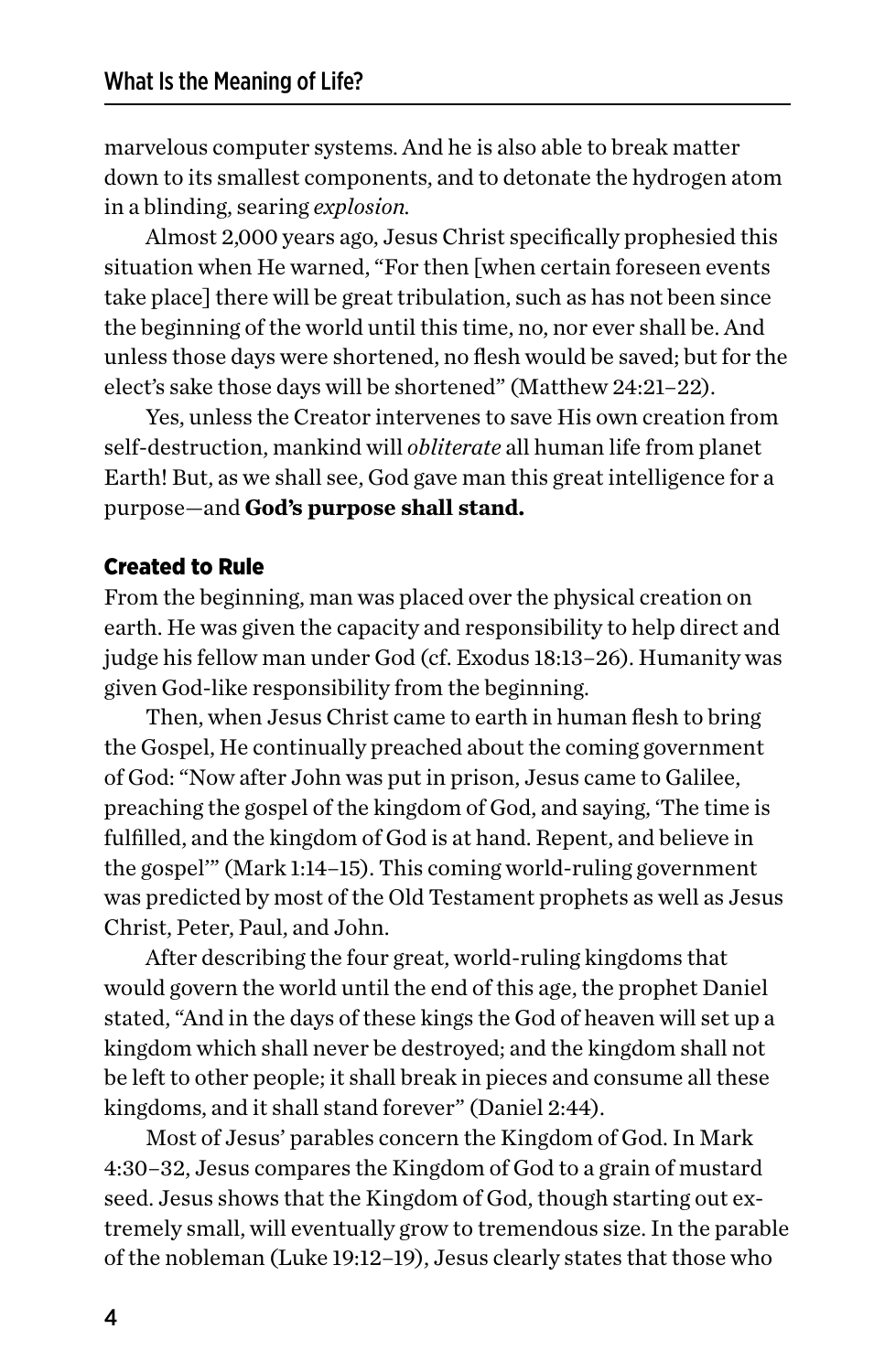overcome and who use their talents, as God intends, will be given authority in Christ's soon-coming government to rule over cities. To the servant who had increased his money ten times, Jesus said, "Well done, good servant; because you were faithful in a very little, **have authority over ten cities**" (v. 17). To the servant who had increased his money five times, Jesus said, "You also **be over five cities**" (v. 19).

Then, on the night just before His death, Jesus promised the Apostles, "And I bestow upon you a kingdom, just as My Father bestowed one upon Me, that you may eat and drink at My table in My kingdom, and **sit on thrones judging the twelve tribes of Israel**" (Luke 22:29–30). If we believe that Jesus meant what He said, then we know that the Son of God specifically promised that overcoming Christians will join Him at His Second Coming in *ruling* over the cities and nations on this earth!

Notice these direct statements by Jesus the Christ, as recorded in the book of Revelation: "And he who overcomes, and keeps My works until the end, to him I will give power over the nations—'He shall rule them with a rod of iron; they shall be dashed to pieces like the potter's vessels'—as I also have received from My Father" (Revelation 2:26– 27). "To him who overcomes I will grant to sit with Me on My throne, as I also overcame and sat down with My Father on His throne" (Revelation 3:21). Then note the prayer of the saints as recorded in Revelation 5:10: "[You] have made us kings and priests to our God; and **we shall reign on the earth.**"

Finally, notice Revelation 20:6: "Blessed and holy is he who has part in the *first* resurrection. Over such the second death has no power, but they shall be priests of God and of Christ, and shall **reign with Him a thousand years.**" Yes, the true saints are called of God and are being trained through an entire lifetime of overcoming to join Jesus Christ in *ruling* over the cities and nations on this earth! Could anything be plainer than that?

Yet, somehow, many misguided people, even theologians, still believe in the idea of "doing nothing" for all eternity. They do not remotely realize that true Christians are called for a wonderful, exciting, awe-inspiring *purpose.*

#### Only Overcomers Need Apply

God says only overcomers will be in His kingdom. Only overcomers will join Christ in ruling this earth. We are told throughout the New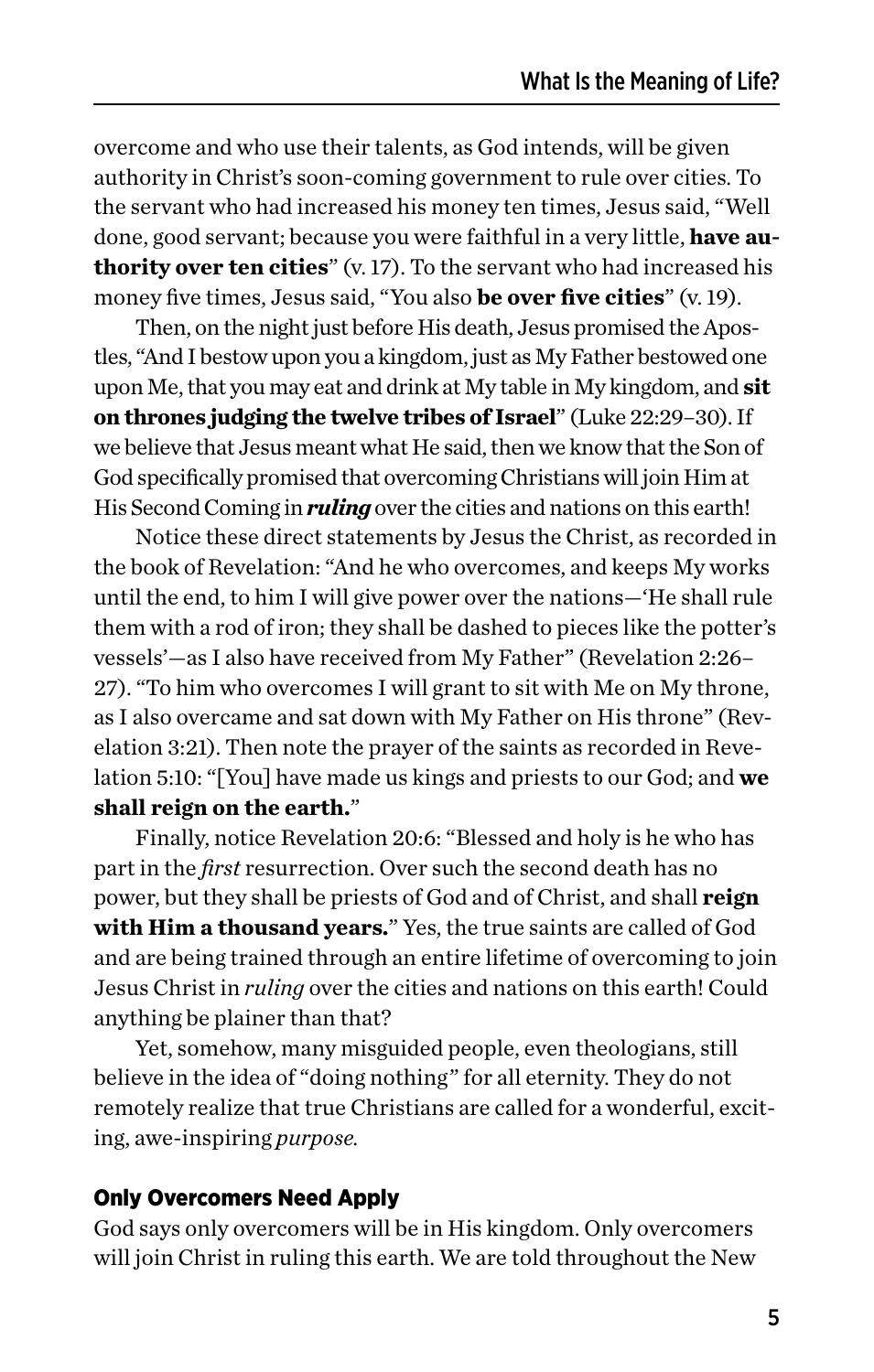Testament to *become like* God. Jesus said, "Man shall not live by bread alone, but by every word that proceeds from the mouth of God" (Matthew 4:4). Again, Jesus instructed, "Therefore you shall be perfect, just as your Father in heaven is perfect" (Matthew 5:48).

The Apostle Peter instructed Christians that "as He who has called you is holy, you also be holy in all your conduct, because it is written, 'Be holy, for I am holy'" (1 Peter 1:15–16). The Apostle John exhorted God's faithful, "Do not love the world or the things in the world. If anyone loves the world, the love of the Father is not in him" (1 John 2:15). The Apostle James wrote, "Resist the devil and he will flee from you" (James 4:7).

So there it is! True Christians are to overcome their own human vanities and sinful passions, overcome the world and its temptations, and finally resist Satan himself. Peter concluded his last letter with the searching admonition to "*grow* in the grace and knowledge of our Lord and Savior Jesus Christ. To Him be the glory both now and forever. Amen" (2 Peter 3:18).

Now, in the human flesh, we are subject to all sorts of weaknesses and sin. But by regular, diligent *study* of the Holy Bible, by daily, fervent *prayer* on our knees, and by continually yielding and actively surrendering ourselves to God, we are to *overcome* our sinful ways and let God, through His Holy Spirit, build within us the holy, righteous character of God.

We know that we will not achieve perfection in this life, but we must be making real progress, for we are to *grow* in the very nature and character of God Himself. Therefore true Christians are ensured of constant trials, tests, and persecution.

The Apostle Paul predicted that "all who desire to live godly in Christ Jesus will suffer persecution" (2 Timothy 3:12). Jesus said, "Do not think that I came to bring peace on earth. I did not come to bring peace but a sword. For I have come to set a man against his father, a daughter against her mother, and a daughter-in-law against her mother-in-law. And a man's foes will be those of his own household" (Matthew 10:34–36). The Apostle Peter warned, "Beloved, do not think it strange concerning the fiery trial which is to try you, as though some strange thing happened to you" (1 Peter 4:12).

It is clear that the true Christian is required to overcome himself, the world, and the assaults of Satan. He will be harassed, persecuted, and perhaps even martyred by the enemies of God.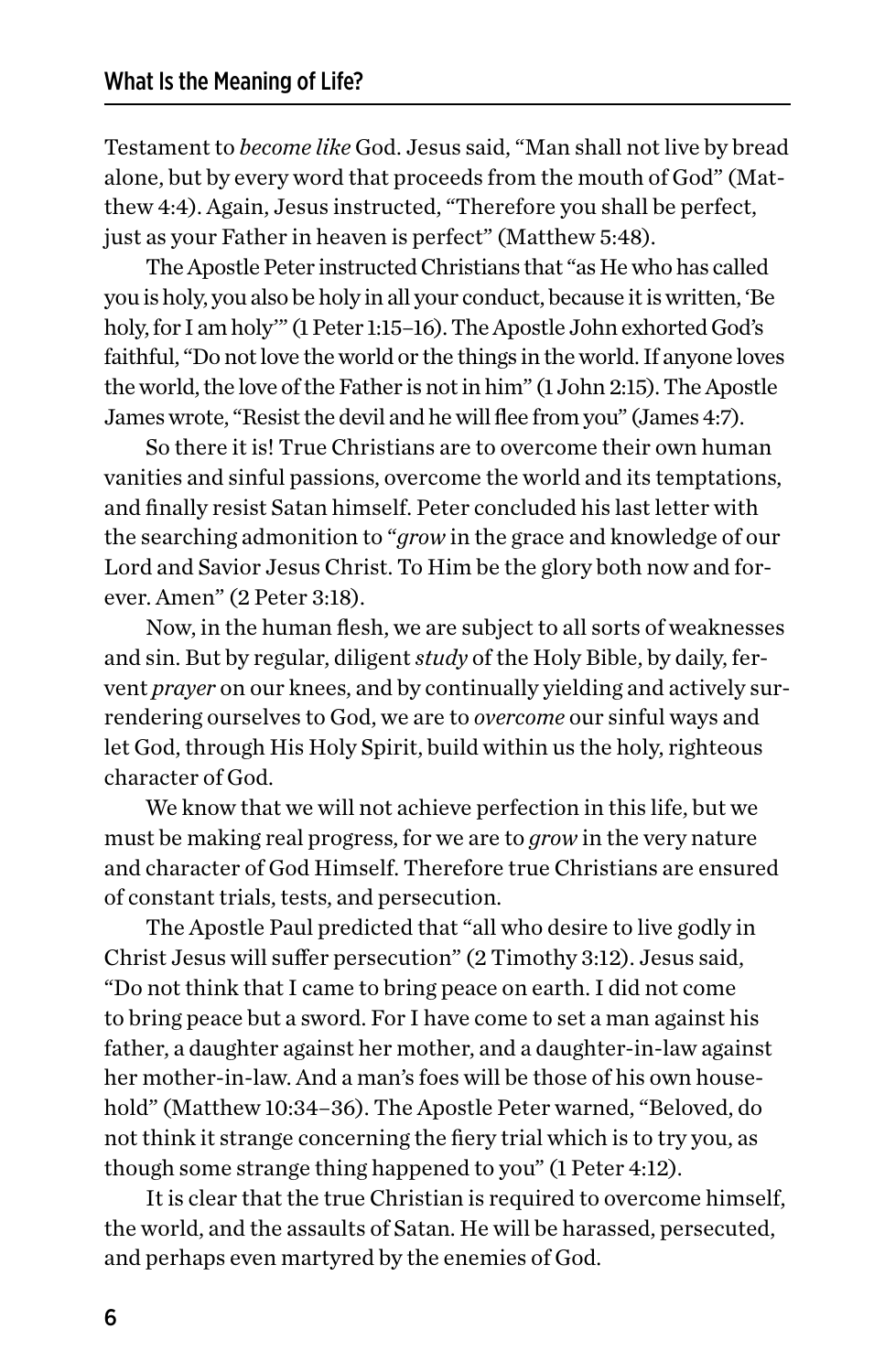#### *Why* We Must Build Righteous Character

Is a Christian to go through life's difficulties just so he can take a very long celestial vacation to do nothing but "roll around heaven" all day and be bored watching the clouds pass by while plunking out harp music? Is he to serve God as a messenger like the angels? After all the remarkable trials, tests, tears, and perhaps even the agony of overcoming physical sufferings, is our reward to be no greater than that of the multiple millions of created beings in the angelic host? No way!

**The truly awesome purpose of human existence goes far beyond even what the righteous angels and archangels will experience!** Why do we go through trials? Why are we tested time and again? God wants to see if we are willing to *totally surrender* to Him. His ultimate purpose is to reproduce in us His mind, His love, and His character. **God is reproducing Himself!**

Yes, you read it right. At this point, I should exhort all of you who read this *not* to tune out. Ask God for an open, inquiring mind—do not make assumptions. Spiritual safety rests with a sincere desire to test "all things," according to the words in your own Bible (1 Thessalonians 5:21). The great purpose for human life, which truly makes sense, has clearly been inspired and placed in the pages of the Holy Bible for centuries!

Now go back to Genesis and review again what God did in the beginning. Each animal was created "according to its kind" (Genesis 1:24). So cattle reproduce cattle, lions reproduce lions, and so on. This was God's mind or pattern as He created each creature. Then God said, "Let Us make man in *Our* image, according to *Our* likeness" (Genesis 1:26). In plain language, God was indicating that they—the God Family now known as the Father and His Son Jesus Christ would begin to reproduce themselves, adding more members to the "God Family"! Does it sound blasphemous to you to think that God planned to reproduce after His kind?

Some of the self-appointed religious leaders during Jesus' day thought so. You might be surprised to learn that this matter of God having a family was a big issue of debate between Jesus and that day's religious authorities. Jesus had said to them, "I and my Father are *one*" (John 10:30). This statement by Jesus angered the religious leaders enough that they considered Him a heretic worthy of death.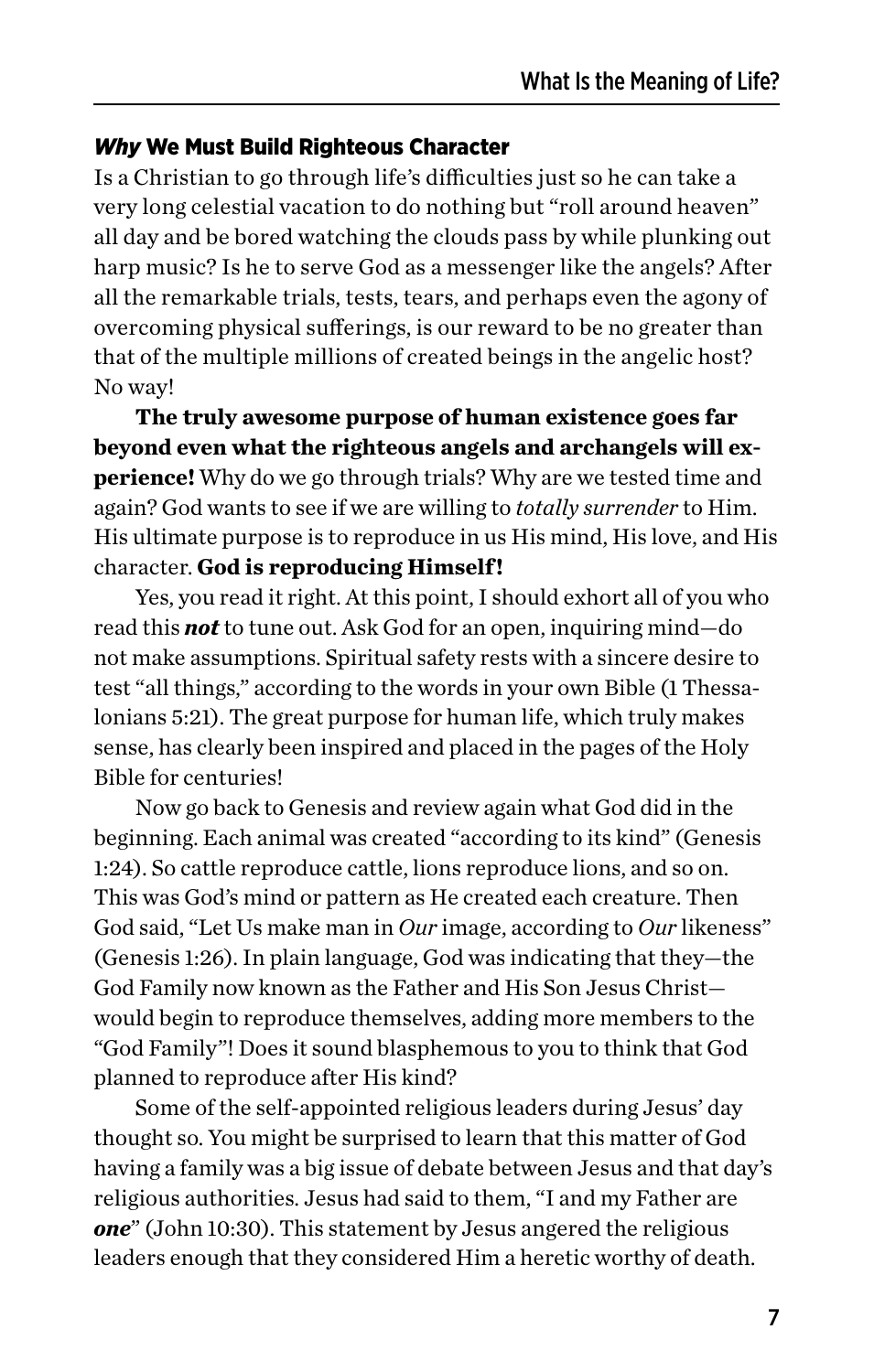When Jesus asked them why they were trying to kill Him, these honored religious authorities retorted, "For a good work we do not stone You, but for blasphemy, and **because You, being a man, make Yourself God**" (v. 33).

Notice *carefully* what Jesus said to defend Himself against this charge of blasphemy: "Is it not written in your law, **'I said, "you are gods"'?** If He called them gods, to whom the word of God came (and the scripture *cannot* be broken), do you say of Him whom the Father sanctified and sent into the world, 'You are blaspheming,' because I said, 'I am the Son of God'?" (vv. 34–36).

The passage Jesus referred to is Psalm 82:6. The Hebrew word translated as "gods" is *Elohim.* It is the same word translated "God" in Genesis 1:1 and used *hundreds* of times throughout the Old Testament to denote the divine Being. Many modern religious scholars maintain that this word just means "mighty judges." But this is not a valid understanding of the usage of the Hebrew word *Elohim.* Otherwise, Jesus would not have been so quick to pick this passage in a life-ordeath situation. Jesus used this passage in the psalms to clearly show that **man does have God-like potential,** that humanity is truly "made in the image" of God. Obviously those incensed religious authorities recognized that Jesus was flesh and blood just as they were. Further, since Jesus was the "Son of God," He was *not* blaspheming by making Himself equal with God when He called God His Father!

In fact, this issue came up earlier in John's gospel when these same religious authorities sought to kill Jesus because they accused Him of breaking the Sabbath, and also because He "said that God was His Father, making Himself equal with God" (John 5:18). They obviously recognized that a *real* son is, in fact, **equal to his father.**

I am a father myself. I am privileged to have four sons and two daughters. As God has ordained, I have reproduced "according to my kind." My sons and daughters are *fully human,* just as I am. Though I may be greater in experience and wisdom, and am the patriarch of my family, my children are as fully of the human family as I am, and have completely the same human capacity, potential, and dignity that I do.

What about God's *sons?* Are we so accustomed to modern religionists using religious-sounding "fluff words" that we no longer have real *understanding* as to the *meaning* of the words we use? Do we fail to recognize that a literal "son" of God would **truly be like God?**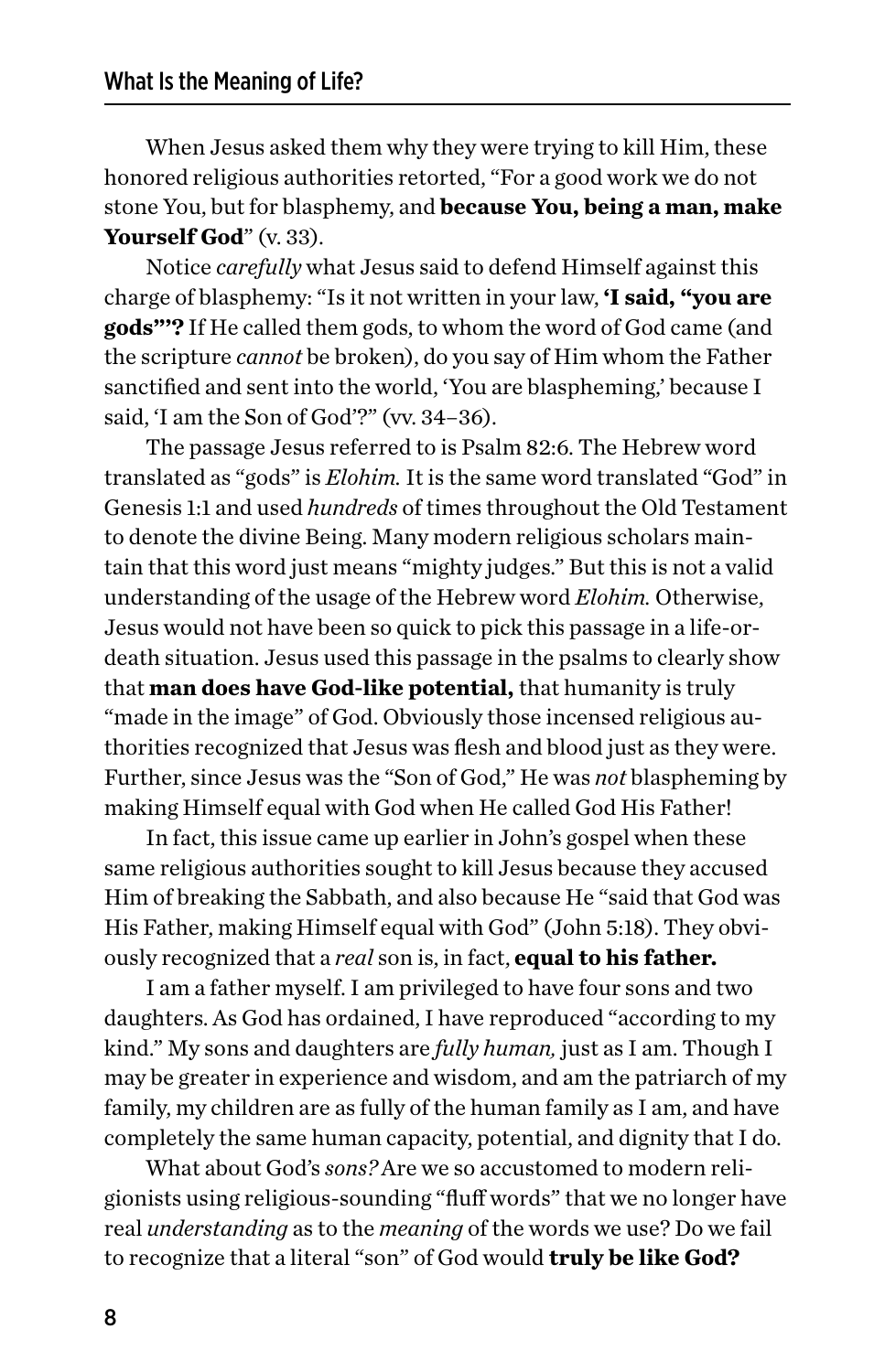#### Biblical Meaning of "Elohim"

The very first name that God applies to Himself in the Old Testament is *"Elohim."* "In the beginning God [Hebrew *Elohim*] created the heavens and the earth" (Genesis 1:1). *Elohim* is used 31 times in the first chapter of Genesis—and clearly identifies "God" as the *Creator.* But what does *Elohim* mean?

All authorities are agreed that this Hebrew name for "God" is plural in form. Some think this plural name of God *proves* that the Old Testament "God" is comprised of more than "one Being." Others *deny* this, but there can be no question that the plural ending *-im* of this Hebrew word clearly *allows for a plurality of Beings* in the concept of the Hebrew God as mentioned in the Old Testament.

Grammatically the form "Elohim" contains the plural ending *-im*. The function of "Elohim" as *a true plural* ("gods") is reflected in numerous biblical texts (e.g., Exod 12:12: "all the gods of Egypt"). In this function "Elohim" can be preceded by a definite article ("the gods"; e.g., Exod 18:11: "now I know that Yahweh is greater than all the gods"). In Heb "Elohim" can be accompanied by *plural adjectives* (e.g., very frequently in Deuteronomy: "other gods") and construed with *plural verbal forms* (e.g., Ps 97:7: "all gods bow down before him [Yahweh]"). The striking feature of the OT text lies in the use of this *plural form* "Elohim" in order to designate the one God of Israel (David N. Freedman et al., *The Anchor Bible Dictionary,* 1992, vol. 4, p. 1006, emphasis added).

There is irrefutable biblical proof that this plural noun (*Elohim*) is to be understood as conveying not the sense of a dual or a triune God, but of a "God Family" with more than one member. If God were to be forever limited to only Father and Son, then presumably they would have used another Hebrew word to convey such a limited, two-member Godhead. The Hebrew word *Elohaim* does connote duality; however, God did not use *Elohaim* (conveying *duality*), but *Elohim,* indicating *plurality. Why* did God use *Elohim?* Simply because *Elohim* is a divine family of Beings—a family into which many divine sons and daughters will later be added, as revealed in the New Testament (2 Corinthians 6:18).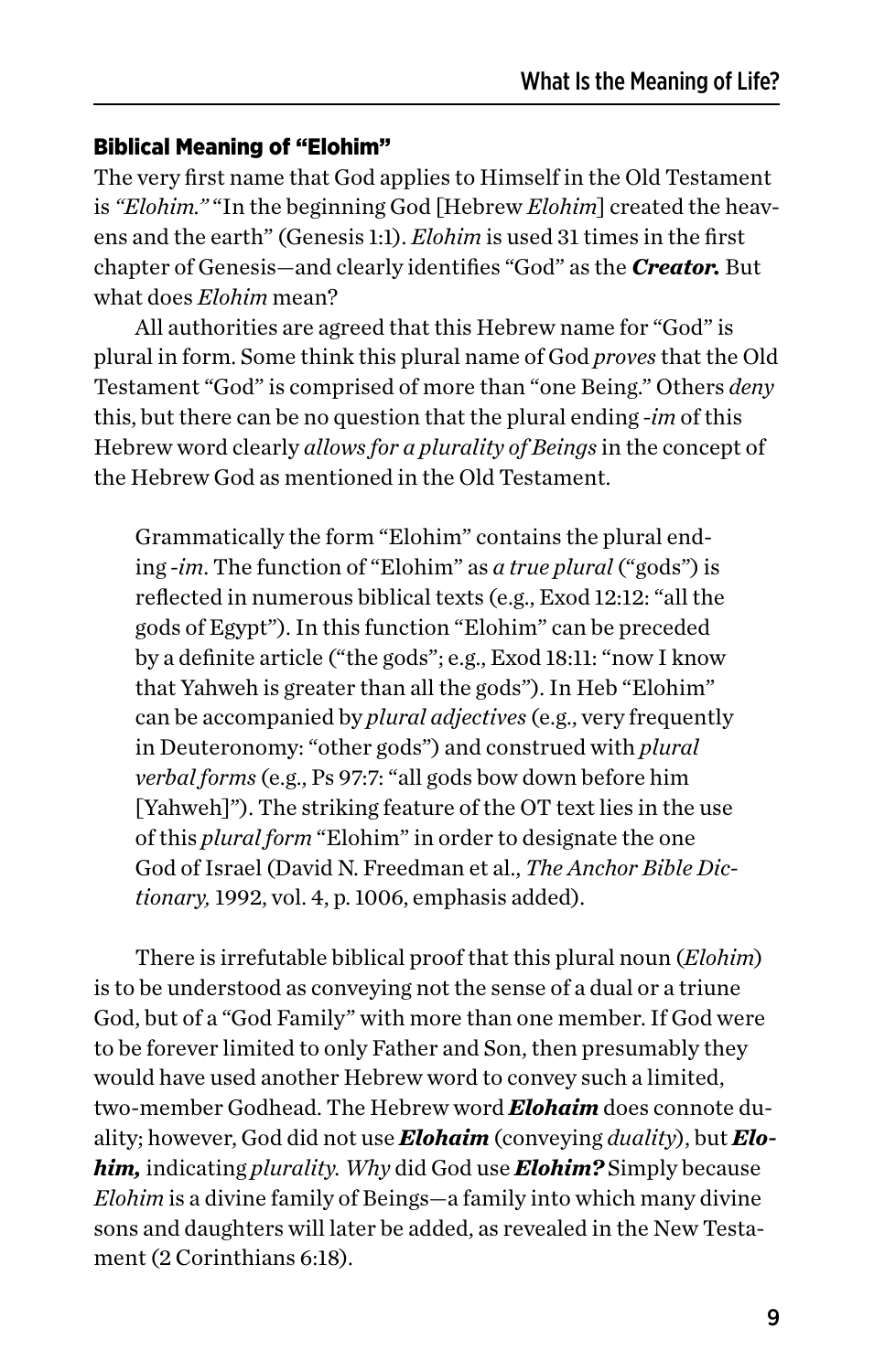One of the greatest proofs that *Elohim* is to be understood as being plural in actual meaning is the undeniable fact of *how* the Creator used that word in the Bible, "Then God said, 'Let *Us* make man in *Our* image, according to *Our* likeness'" (Genesis 1:26). Clearly, God did *not* say, "Let *Me* make man in *My* image, according to *My* likeness." God nowhere says that the angels are creators, but always speaks as though only God is Creator.

Proof that *Elohim* is to be understood as plural in meaning is found in numerous other scriptures:

1) Christ said, "My Father is greater than I" (John 14:28). Clearly, though there is only *one God,* it is *un*scriptural to say that God is "one Being" or "one Entity." If the Father and His Son were not two distinct Persons (Beings/Entities), Christ could not have said that His Father was "greater than" He.

2) In Matthew 22:41–46, Jesus revealed that Psalm 110:1 refers to Himself and His Father: "The LORD <sup>[the</sup> Hebrew name *Yahweh*—in this case, the Father] said to My Lord [the Hebrew word *Adonai*—in this case, the Son], 'Sit at My [the Father's] right hand, till I make Your [the Son's] enemies Your footstool.'" Many scriptures reveal that only two Persons—the Father and His Son—now comprise the divine Family. The Trinity is nowhere taught in the Bible—it is not so much as even once mentioned in either the Old or the New Testaments. Rather, God Almighty reveals that all who become His sons and daughters (2 Corinthians 6:18) by a new *spiritual begettal* will—at the resurrection of the just—be born of the spirit as immortal, glorified spirit beings in the very God Family (1 Thessalonians 4:13–18; 1 Corinthians 15:50–57).

Such glorified saints will then be changed from human into divine—from mortal into immortal beings. As immortal sons and daughters of God, they will then be higher than the angels (whom they will then judge—1 Corinthians 6:3), and will at that time be worthy of receiving the worship of mortal humans (Revelation 3:9)!

*Elohim* is a plural noun, denoting that God is a Family of divine Beings—not a closed Trinity, which could never admit other sons and daughters of God into the God-plane *Family* **of** *divine beings. Elohim can* and *does* allow for a **plurality of divine Beings in the Family of God;** the Hebrew Scriptures clearly prove that this word, *Elohim,* is to be taken quite literally. Can we believe the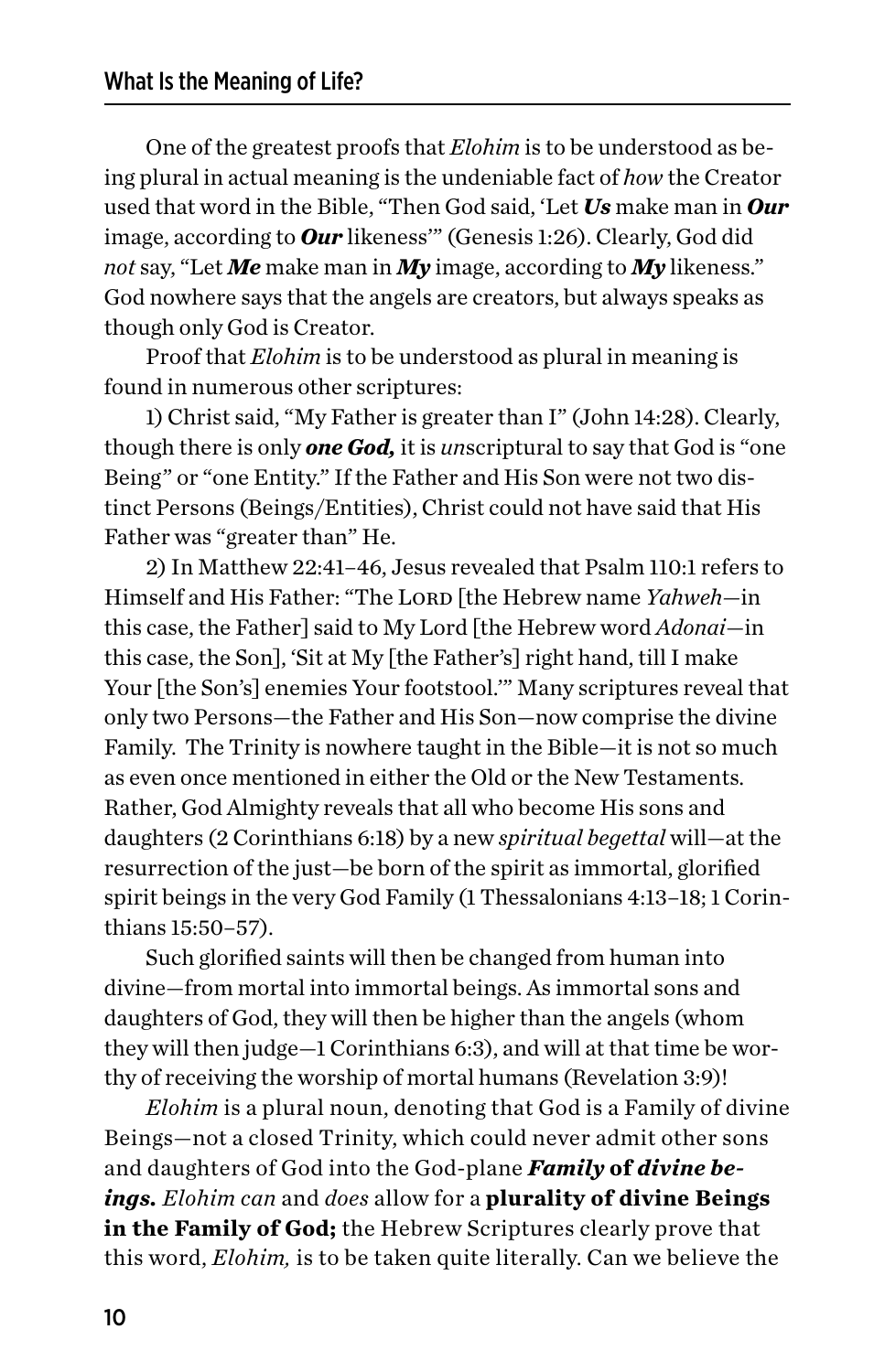plain word of God? God meant what He said: "Let Us make man in Our image"!

#### "Born" of the Resurrection

In this life, we are "begotten" or regenerated through conversion and the impregnation of God's Spirit. This Spirit is the Spirit "of *power* and of *love* and of a *sound mind*" (2 Timothy 1:7). The Spirit of God imparts to us the very nature of God.

As we surrender our wills to God, yield to His Holy Spirit, and drink in of it through regular Bible study and prayer, we *grow* in spiritual maturity until it is time to be fully "born of God" at the resurrection of the dead!

Jesus Christ is our example and forerunner. He was "declared to be the Son of God with power, according to the Spirit of holiness, by the *resurrection* from the dead" (Romans 1:4). Later, in Romans, Paul was inspired to write that true Christians are "predestined to be conformed to the image of His Son, that He might be the **firstborn among** *many* **brethren**" (Romans 8:29).

Notice! All who truly yield themselves to God will become like Christ, so that He, then, will become the *firstborn* of many other sons of God—literal sons just like Jesus Christ, the firstborn and Captain of our salvation.

Again Paul states, "And He is the head of the body, the church, who is the beginning, the *firstborn from the dead*, that in all things He may have the preeminence" (Colossians 1:18).

So, for the second time, God shows clearly that to be ultimately "born again" like Christ, the *firstborn from the dead,* we must finally be "born" into the *very Family of God* by the *resurrection* from the dead!

In Revelation 1:5, the Apostle John was also inspired by God to describe Christ as "the *firstborn* from the *dead.*" If Christ is the "firstborn," there must be others. If the "firstborn" of God is fully *God,* then those later born of the *very same Father* must also become full members of the God Family!

The entire Bible is clear on the fact that you do not leave the state of death *except* by the *resurrection.* We have just discussed three scriptures showing clearly that those truly "born again" are born of the resurrection from the dead and that they become full members of the God Family—the God level of existence—just as Jesus did.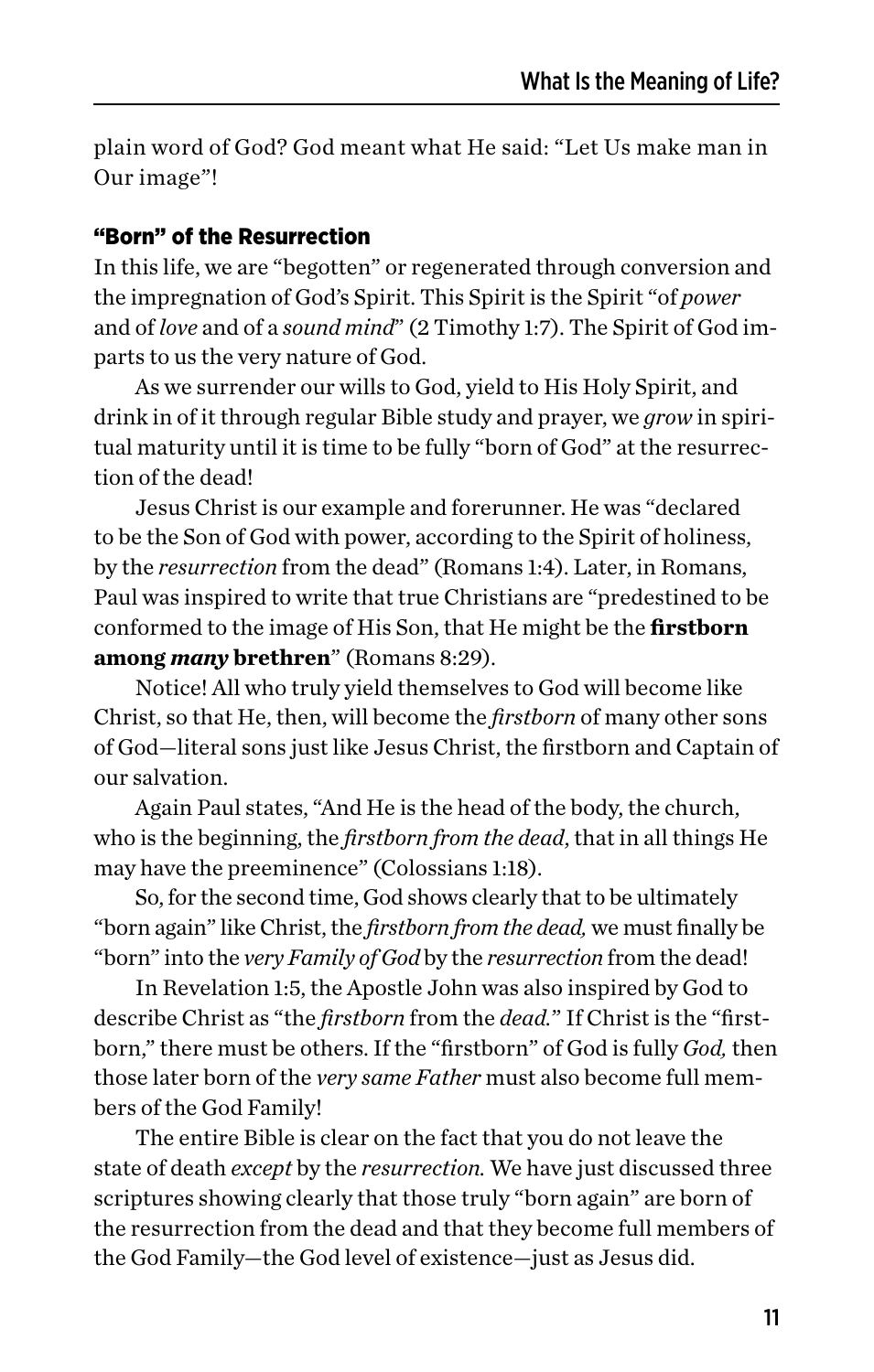#### Who Will Always Be in Charge?

The Bible indicates the Father will *always* be greater in power and authority. Obviously, God the Father will never get old, retire, or die, so He will *always* be the unquestioned Head of the God Family. Even Jesus Christ said, "My Father is greater than I" (John 14:28).

Similarly, the Bible clearly shows that Jesus Christ will *always* be greater than the other sons to be born into the God Family. He is to sit at the right hand of the Father (Hebrews 8:1). He is to be "King of kings" (Revelation 19:16). He will *always* be our High Priest (Hebrews 6:20).

It is obvious that the major purpose of the Christian life is to reconcile man to God. The Holy Spirit guides a person through an entire process of *total surrender* to God and to the Savior, Jesus Christ. Through the Spirit, a person *grows* in the grace and knowledge—the very character—of Jesus Christ (2 Peter 3:18). With God's help, this process involves overcoming and learning to "live… by every word of God" (Luke 4:4). For a person to draw near to God, he must deeply study the Bible, "eating" of the spiritual bread of life (John 6:56–63), so that it literally becomes the way he thinks and acts. Overcoming involves regular, heartfelt prayer to God every day of one's life—often several times a day—and always being in a spirit of prayer. It involves constantly meditating on God's word and purpose, and occasionally fasting to draw closer than ever to God.

In all this, and then in daily, active yielding to **let Christ live His very life within us** through the Holy Spirit (Galatians 2:20), the true Christian learns to walk with God. Month by month, and year by year, the totally surrendered Christian becomes increasingly like God. Indeed, a person with genuine faith should live this way, for Jesus instructed us, "Therefore you shall be perfect, just as your Father in heaven is perfect" (Matthew 5:48). The Apostle Peter exhorted Christians, "But as He who called you is holy, **you also be holy in all your conduct**" (1 Peter 1:15).

In his final letter, Peter described how God's "divine power has given to us all things that pertain to life and godliness… that through these [promises] you may be partakers of the *divine nature,* having escaped the corruption that is in the world through lust" (2 Peter 1:3–4).

Do all these scriptures mean what they say? Can we honestly "spiritualize away" the many, many inspired scriptures that tell us to be holy, to be like God, and to yield to Him so He can place within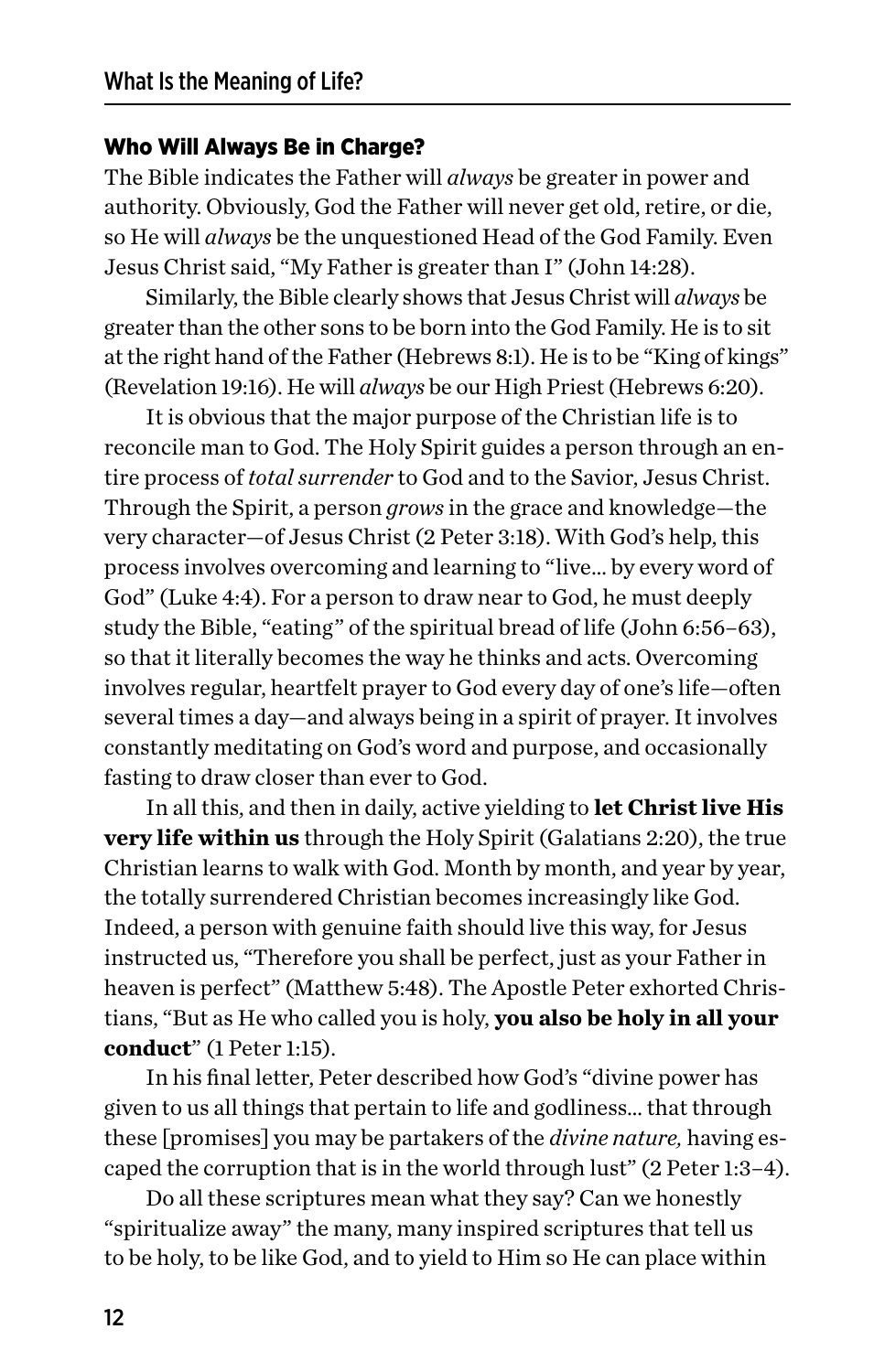us His own *divine* nature? Consequently, it is logical to consider the idea that it has been God's plan all along to reproduce Himself. This *is* what the God Family (*Elohim*) had in mind when they said, "Let Us make man in Our image, according to Our likeness" (Genesis 1:26).

#### "Born Again"—But Are We to Be *Inferior* Sons?

We have already seen that Jesus Christ was "the *firstborn* among many brethren" (Romans 8:29). Will the younger brothers yet to be born have far less glory than Christ?

Although, as just explained, Christ will always be greater in power and authority, the Bible clearly indicates that the Spirit-born sons of God will share the same level of glory and majesty as their elder Brother, Jesus Christ. Notice Romans 8:18: "For I consider that the sufferings of this present time are not worthy to be compared with the glory which shall be revealed in us." Throughout the Bible, there are literally dozens of verses that indicate that our sufferings, our trials, and our tests—the whole process of overcoming—are to help fashion and mold us into God's image. They prepare us to be born at the resurrection from the dead and to be glorified as Christ was glorified.

Of course, the truly converted Christian is regenerated or "begotten" of God in this present life. But the final, *ultimate birth* is to be born into the very Family of God at the resurrection.

As the Apostle Paul wrote:

But now Christ is risen from the dead, and has become the firstfruits of those who have fallen asleep. For since by man came death, by Man also came the resurrection of the dead. For as in Adam all die, even so in Christ all shall be made alive…. And so it is written, "The first man Adam became a living being." The last Adam became a life-giving spirit. However, the spiritual is not first, but the natural, and afterward the spiritual. The first man was of the earth, made of dust; the second Man is the Lord from heaven…. And as we have borne the image of the man of dust, we shall also bear the image of the heavenly Man (1 Corinthians 15:20–22, 45–47, 49).

Yes, we are to be sons of the resurrection—not falsely "born again" in front of an emotional crowd of people in some "revival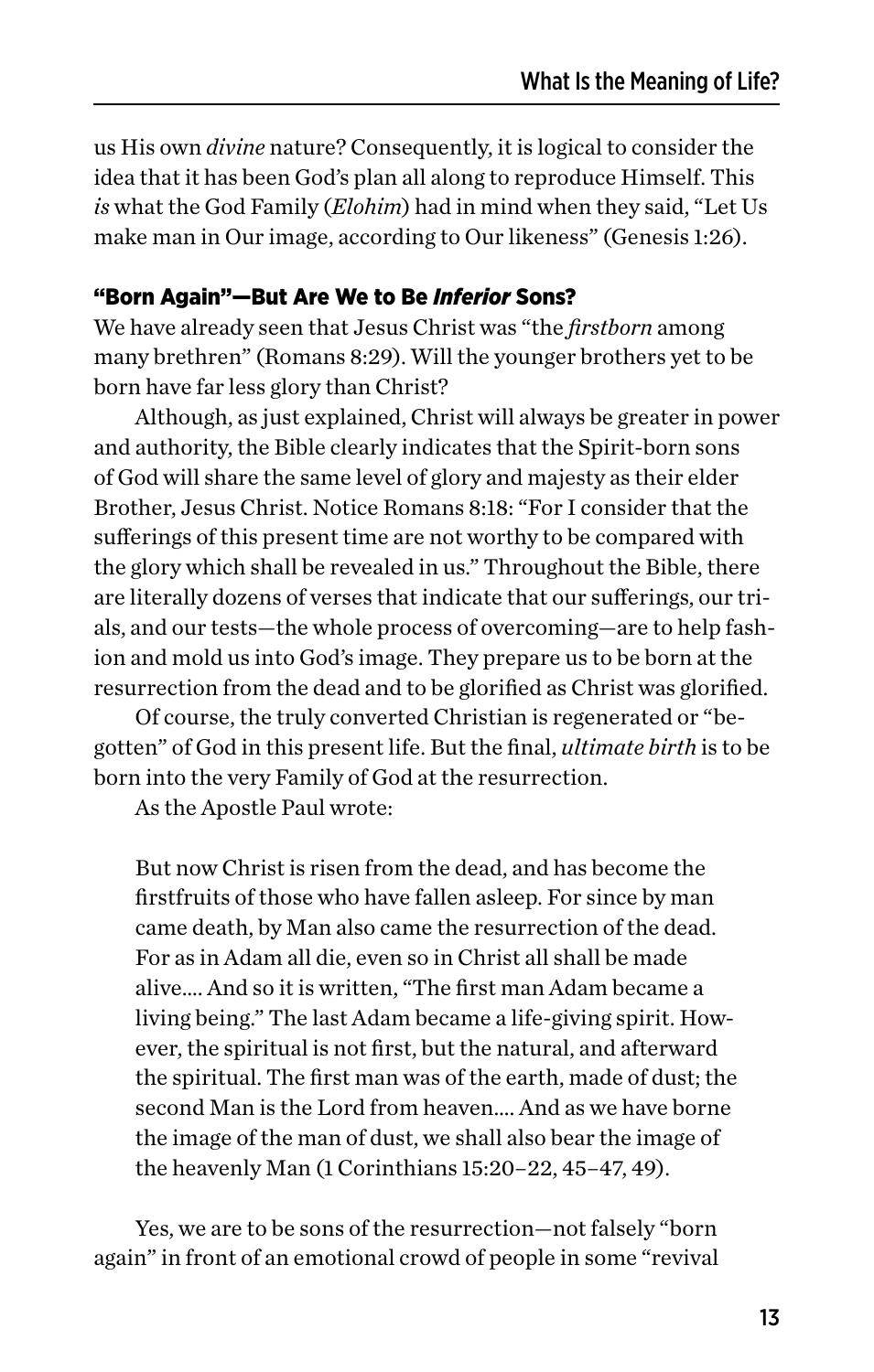meeting"! The *true* "born again" experience will so far surpass these counterfeit emotional outpourings that confuse today's religious world that there is no room for comparison, for, at the "last trumpet," Christ will return to this earth as King of kings, and those found worthy will find themselves surging upward toward the clouds to meet Him in the air (1 Thessalonians 4:16–17). They will have *spirit bodies* and will be glorified as newly "born" members of the divine Family! They will not be regarded as "adopted" or merely "created" beings. Rather, these Spirit-born sons will *come right out from God,* having His very *divine nature* just as surely as we in this life have the human nature and characteristics imparted by our human parents.

Using a human analogy, we are now "begotten" children of God, still in our Mother's womb (Jerusalem above, Galatians 4:26), but growing in grace and knowledge so that we may be born of God at the resurrection (cf. Romans 1:4; 8:29). The Apostle John wrote, "Beloved, now we are children of God; and it has not yet been revealed what we shall be, but we know that when He is revealed, **we shall be**  like Him, for we shall see Him as He is" (1 John 3:2). Yes, we shall look "like" Christ at that time!

How does the living Christ look? We find His present appearance described in Revelation 1:13–16. Now, following His resurrection, Jesus' eyes are like "a flame of fire." His face is like the "sun shining" in full strength! He is glorified, as we *shall* be *glorified,* according to the marvelous purpose of the great God who made us in His own image!

#### What a Future for Those Who Overcome!

After describing how we shall be "like" Christ and be able to look right into the face of that blinding glory, John writes, **"And everyone who has this hope in Him purifies himself, just as He is pure"** (1 John 3:3). Once we grasp the ultimate *purpose* of God, the truly incredible human potential that our Creator has planned for us, we have every reason to want to be "pure," to live a righteous and holy life.

Our true reward is not some vague and nebulous "pie in the sky" concept of "rolling around heaven" all day with nothing to do. Rather, it involves becoming "sons of the resurrection" and joining Christ in actively ruling this planet for at least the next 1,000 years. What will Christ's saints be doing? They will be cleaning up pollution, stamping out pornography and war, and healing the sick. The saints' job will be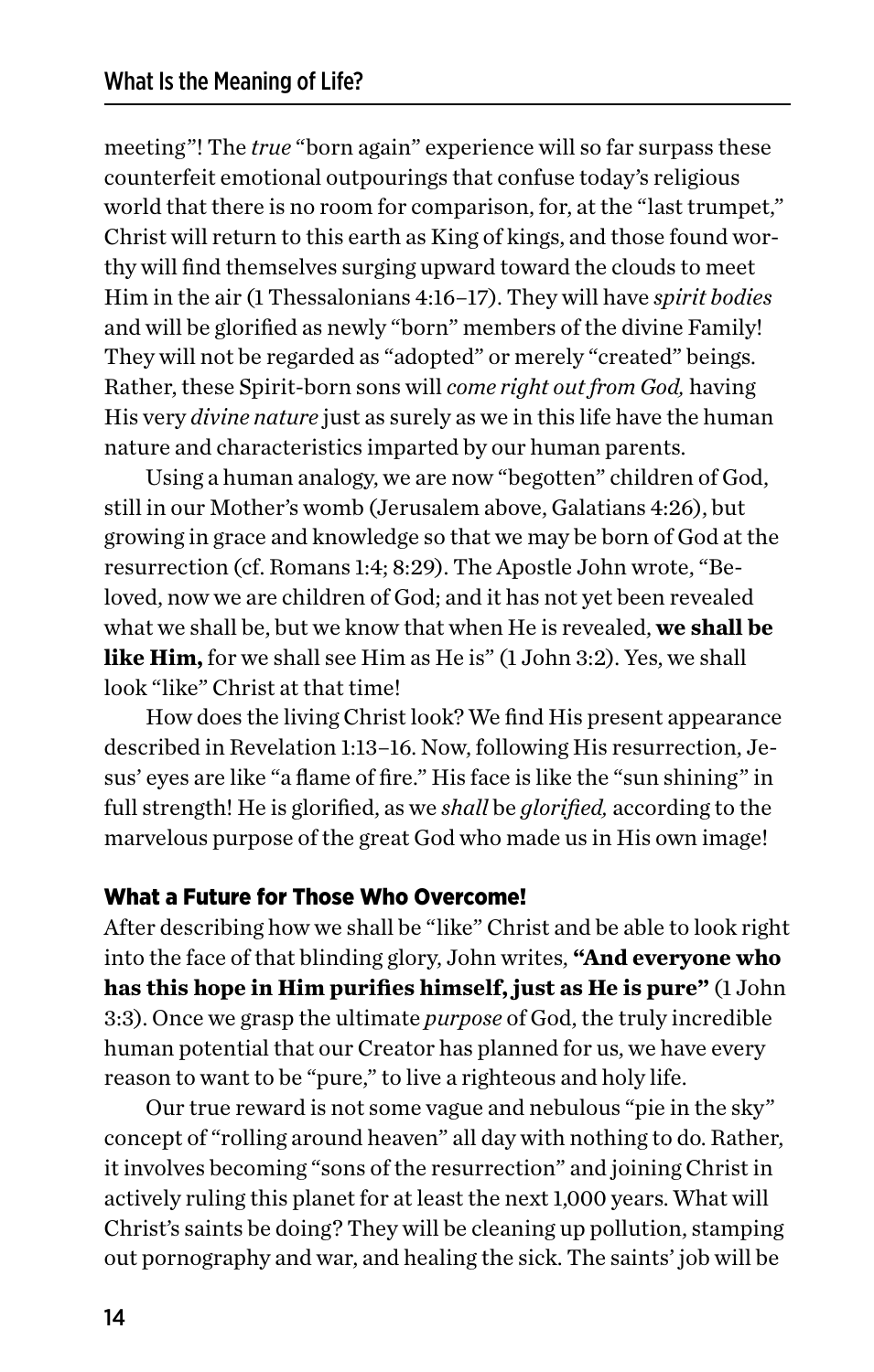to bring indescribable joy to a shell-shocked world. Could anything be more personally rewarding?

We shall not merely rule over humans, but over the mighty angels of God! Notice 1 Corinthians 6:2–3: "Do you not know that the saints will judge the world? And if the world will be judged by you, are you unworthy to judge the smallest matters? **Do you not know that we shall** *judge angels?* How much more, things that pertain to this life?" Our whole Christian experience of developing Christ's mind (Philippians 2:5) and character is for this supreme purpose.

It will be an exciting, stimulating, productive, and incredibly fulfilling experience. It is real!

What comes after this? Read Paul's inspired statements in Hebrews 2:5–7: "For He has not put the world to come, of which we speak, in subjection to angels. But one testified in a certain place, saying: 'What is man that You are mindful of him, or the son of man that You take care of him? You made him a little lower than the angels; You crowned him with glory and honor, and set him over the works of Your hands.'" Notice man's ultimate superiority to the angels. Man was made a "little lower"—or, as many scholars translate it, "a little while lower" than the angels. Ultimately, God plans to put "all things" in subjection under man.

Even now, man is creating computer systems that can almost rival the human mind in their astonishing capacities, and he is also capable of annihilating all human life from this earth through nuclear bombs and other weapons of mass destruction! Yet because of the need for food, water, and oxygen to sustain human life, and because of the exceedingly vast distances between the planets, man could not conceivably explore the entire universe even *if* he could travel at the incredible speed of light.

#### Inheriting a Universe

But, describing tomorrow's world, God indicates that "all things" will be put under man. The Greek word here used for "all things" may correctly be understood as **"the entire universe"!** In fact, in the *Weymouth Version*, Hebrews 2:8 is translated, "For this subjecting of the universe to man."

Immediately after that, Paul wrote, "For in that He put all in subjection under him, He left nothing that is not put under him. But now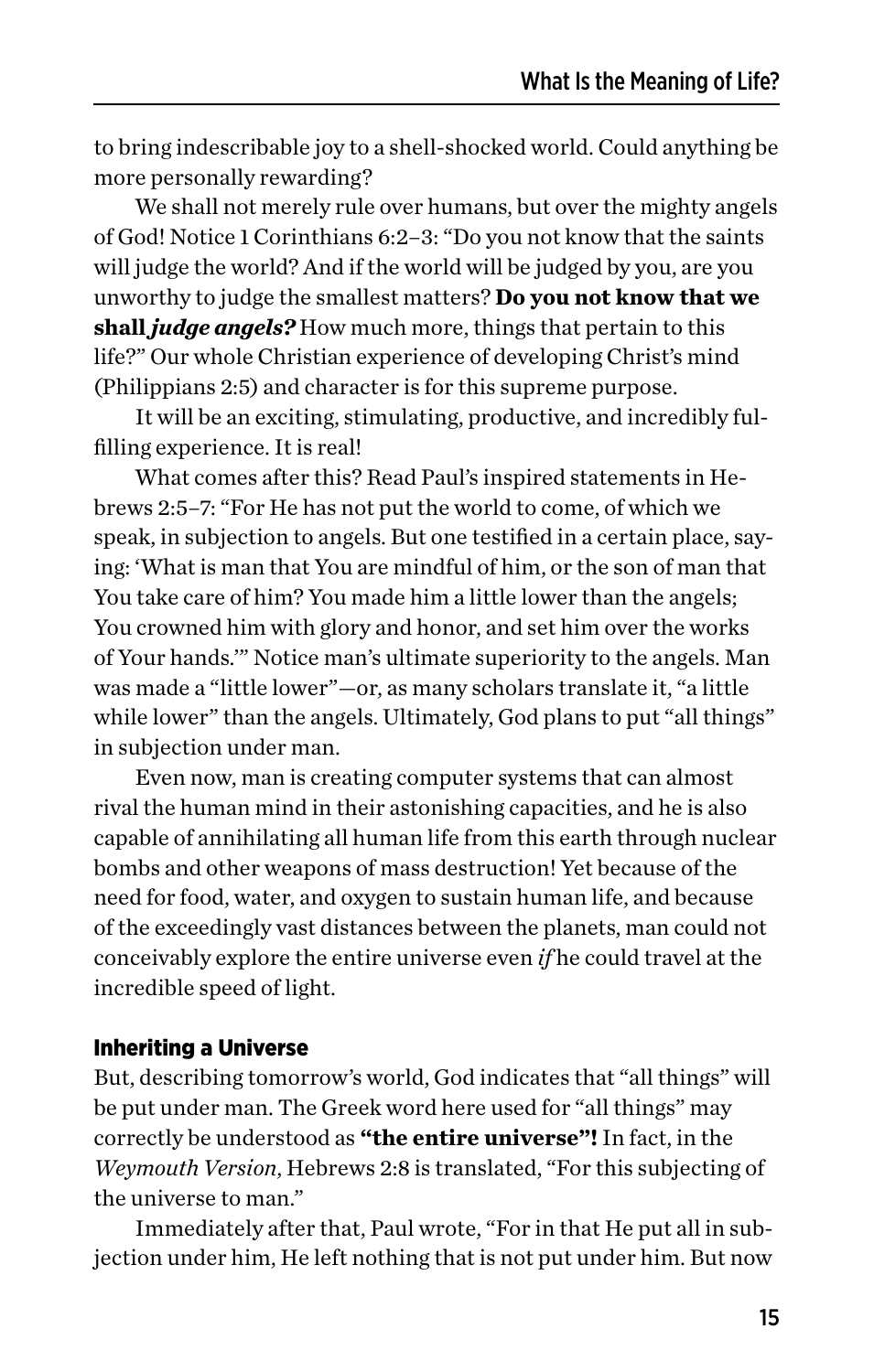we do not yet see all things put under him" (Hebrews 2:8). Notice that nothing is excluded from being under man's dominion. But it is not yet accomplished. Commenting on those verses, Eerdmans' *Critical and Experimental Commentary* states, "As no limitation occurs in the Scripture, the 'all things' must include heavenly as well as earthly things" (1948, vol. VI, pp. 530–531).

*The New Bible Commentary: Revised* also comments on this passage: "Further, these verses indicate that not only Jesus, but men through Jesus as their High Priest and Author of Salvation—are called to inherit a destiny of *glory* and dominion" (Donald Guthrie et al., 1975, pp. 1196–1197, emphasis added).

In plain language, then, it is clear that God created man to be truly *like Him.* We who overcome are destined to be real Sons of God—not "pseudo-sons" of a much lower rank and level of existence.

Speaking of the "sons of the resurrection," the book of Hebrews says, "He [God] left nothing that is not put under him" (Hebrews 2:8). The meaning of life, then, is to become **full-fledged Sons of God** and help rule the entire universe under the direction of our elder Brother and High Priest, Jesus Christ!

Then we will have glorified spirit bodies that will not be subject to physical laws, as we know them now. We will be able to hurtle throughout the universe far faster than the speed of light, for we will be full members of the Creator Family—the Family of God—able to move at the speed of thought!

Serving our Father and Jesus Christ in the *perfect* government of God, we will undoubtedly be challenged in ages to come to rejuvenate and beautify vast portions of the universe that are now bleak, lifeless, and desolate. No doubt there will be further creative activities and exciting projects of all kinds to contemplate. As the Scripture says, "For unto us a Child is born, unto us a Son is given; and the government will be upon His shoulder. And His name will be called Wonderful, Counselor, Mighty God, Everlasting Father, Prince of Peace. Of the increase of His government and peace there will be no end" (Isaiah 9:6–7).

Once this awesome purpose for mankind is fully understood, many other things involving human life and the true Christian way of life begin to make a lot more sense.

Notice Romans 8:17, which says that we are "if children, then heirs—heirs of God and **joint heirs with Christ,** if indeed we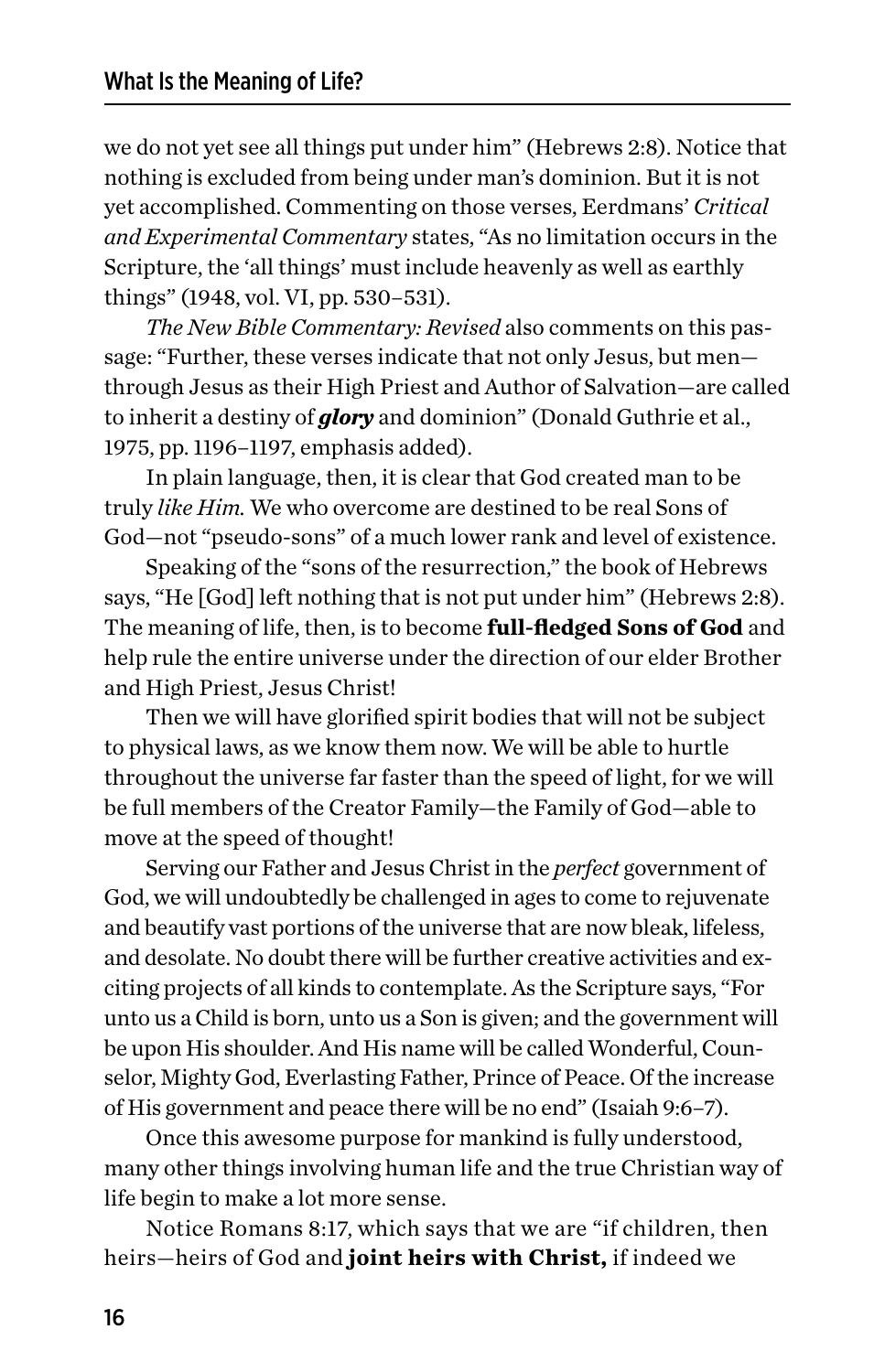suffer with Him, that we may also be *glorified together.*" When we grasp what that supreme glory really involves—the very *glory* of *God*—then our human trials do truly seem less formidable. Philippians 3:21 speaks of the returning Jesus Christ, "who will transform our lowly body that it may be conformed to His glorious body, according to the working by which He is able even to subdue all things to Himself."

#### Spirit Beings Will Teach God's Way to Mankind

Speaking of the ultimate "born again" experience, Jesus Christ told Nicodemus, "That which is born of the flesh is flesh, and **that which is born of the Spirit is spirit.** Do not marvel that I said to you, 'You must be born again.' The wind blows where it wishes, and you hear the sound of it, but cannot tell where it comes from and where it goes. **So is everyone who is born of the Spirit**" (John 3:6–8).

In the resurrection, the Spirit-born saints will be like Christ was after His resurrection. We will be able to simply pass through walls (John 20:19) and disappear into thin air (Luke 24:31).

At the same time, the resurrected saints, like Christ, will also be able to appear in human form and visit with, eat with, and teach human beings during Christ's millennial reign on earth. John 21 describes the risen Christ preparing an outdoor fish barbecue (v. 9) for the disciples and then teaching them.

Of course, many interesting, exciting, and even amusing situations may be envisioned when the resurrected sons of God may surprise or even temporarily frighten ("It's one of them again!") unsuspecting human beings in tomorrow's world.

Isaiah 30 describes the time when the whole nation of Israel is brought back from its coming captivity to be governed and taught by divine Beings: "And though the Lord gives you the bread of adversity and the water of affliction, yet your teachers will not be moved into a corner anymore, but your eyes shall see your teachers. Your ears shall hear a word behind you, saying, 'This is the way, walk in it,' whenever you turn to the right hand or whenever you turn to the left" (vv. 20–21).

During the soon-coming millennial rule of Christ and the resurrected saints, those millions of humans still living on earth will be taught the *way* to peace, prosperity, and true happiness.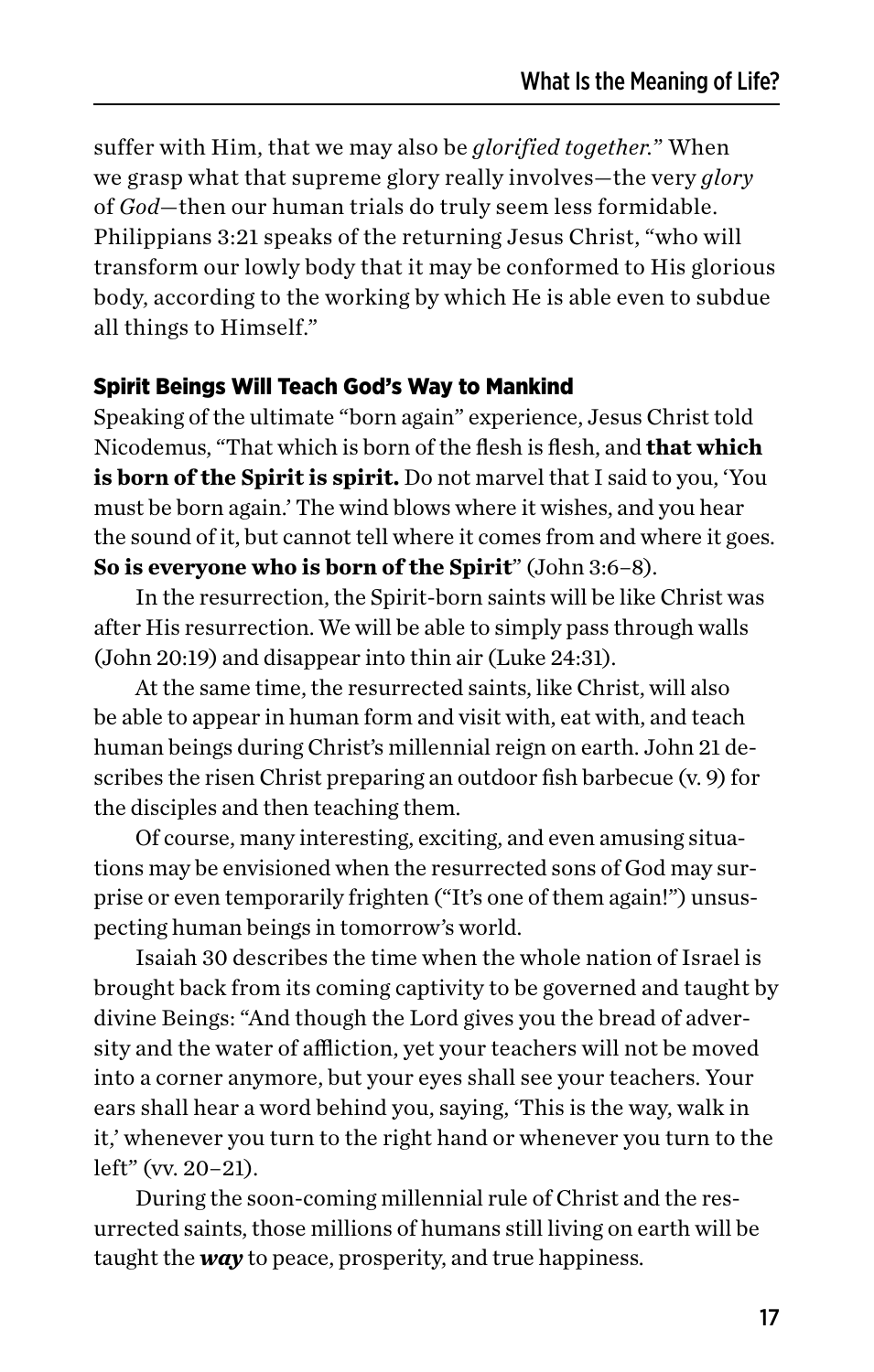Many nations shall come and say, "Come, and let us go up to the mountain of the LORD, to the house of the God of Jacob; He will teach us His ways, and we shall walk in His paths." For out of Zion the law shall go forth, and the word of the LORD from Jerusalem. He shall judge between many peoples, and rebuke strong nations afar off; they shall beat their swords into plowshares, and their spears into pruning hooks; nation shall not lift up sword against nation, neither shall they learn war any more (Micah 4:2–3).

Now notice verse 5: "For all people walk each in the name of his god, but we will walk in the name of the LORD our God forever and ever." The people each walk in the name of "his god"? What is this inspired prophet talking about?

Possibly, Micah is describing the relationship of people in various cities or provinces to their particular Ruler or Judge—a "born-again" member of the God Family assigned to rule their city or state (Luke 19:17–19).

God's great purpose in giving us life and breath is that we may join Him and His firstborn Son, Jesus, in a *real family relationship* based on love, service, and obedience to the way that produces peace and happiness—the spiritual law of God as revealed in the Ten Commandments and teachings of Christ.

#### A Stupendous Truth Explained!

Before we are even "converted" in this present life, we must deeply repent of "sin"—which is simply the transgression of God's law (1 John 3:4, *KJV*). Then we are promised the gift of the Holy Spirit (Acts 2:38), which God gives to those who obey Him (Acts 5:32).

Then, we must overcome through the strength and help of God's Spirit within us and grow in the *grace* and *knowledge* of Christ, in the very character of God, for our heavenly Father, through this process, puts *His very nature* within us. So, in that way, we are not merely "adopted," but we are literally begotten and finally born of God, having been impregnated with the divine nature and continuing to grow spiritually until we are ready to be "born of God" at the resurrection!

As Supreme Ruler over all that is, God is taking no chances that His sons would ever rebel against Him! Only those who have totally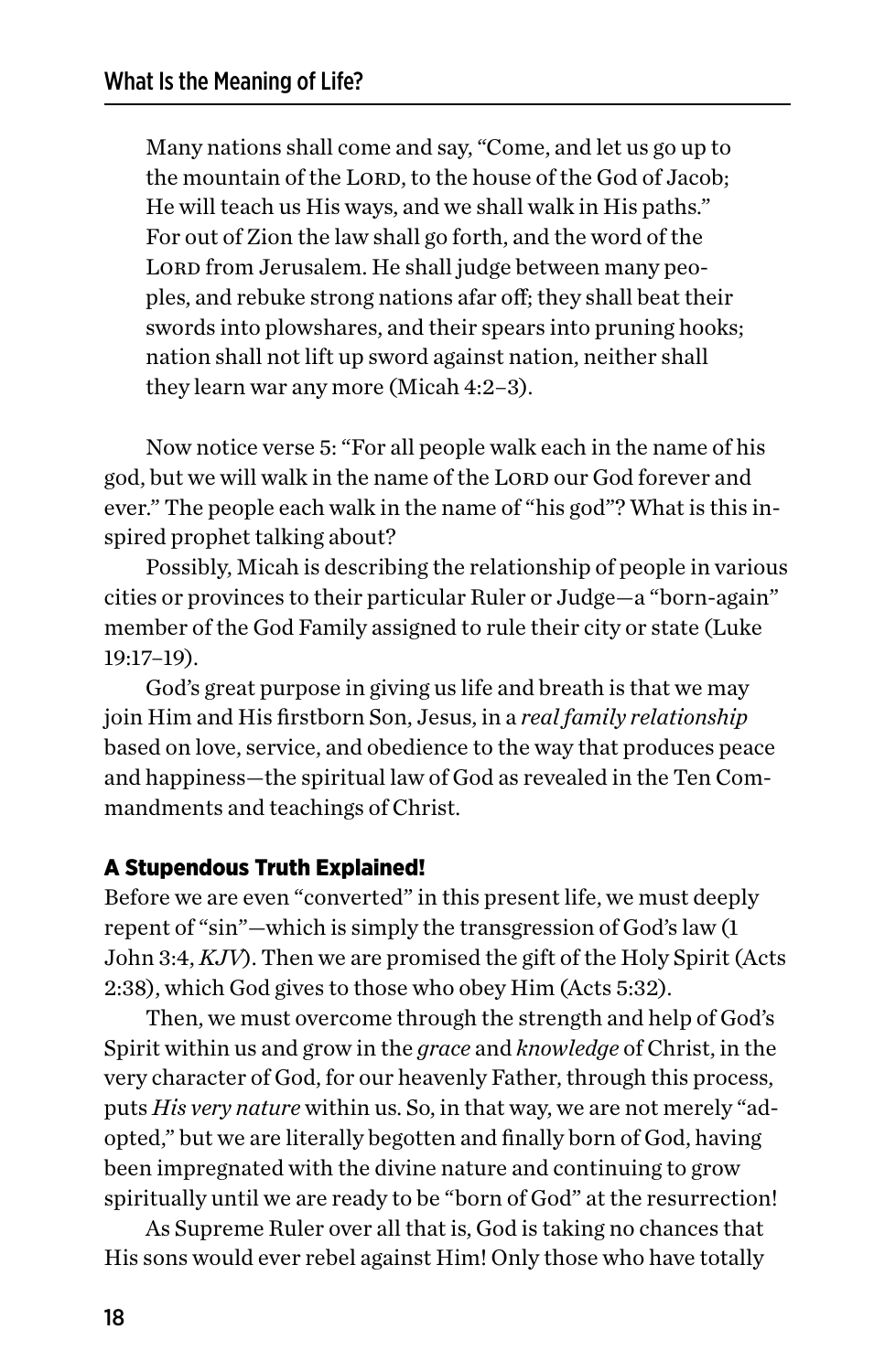surrendered their lives and wills to God and to their Savior and coming King, Jesus Christ, will be considered worthy of becoming members of the divine Family—the ruling Kingdom of God.

The above analysis should thoroughly disprove one objection some have voiced against this marvelous truth. Some people think that if the resurrected saints were to become truly God—with the power of God then there would be a grave danger that they would rebel against God the Father and perhaps start a spirit war as Lucifer did (Isaiah 14:12– 15). But this objection reveals an almost **total lack of understanding of what** *real* **conversion is all about,** for after we have surrendered to our Creator, "walked with God" in our Christian lives over years while suffering trials, tests, and persecutions (the expected lot that befalls every true Christian), and, in spite of these trials, hung in there and endured faithfully to the end (Matthew 24:13), there is no way we would ever turn aside and fight our own heavenly Father!

As "sons of the resurrection" (Luke 20:36), we will be like God. Remember, "God cannot be tempted by evil" (James 1:13). God will not sin—because of His very divine character, which is eternally and naturally faithful and righteous. So the idea of a full member of the God Family rebelling or sinning is a *contradiction in terms.*

Another objection is the idea that since God the Father is uncreated and has always existed, we could never be like Him. But this neglects the wonderful truth that, at the resurrection, we are to be literally *born* of God! We will *not*—at that time—be merely "created." Rather, we will **come right out from God,** being literally filled with and **composed of the Holy Spirit,** like God Himself.

Again, God is reproducing after His kind just as surely as we humans do! His Spirit-born sons, in the resurrection, are *not* "lesser" types of spirit beings any more than your children turn out to be something less than human!

Another vital point to remember in this connection is that Christ is to "marry" the Church at His second coming (2 Corinthians 11:1–2; Revelation 19:7). Is the bride of Christ to be something inferior to Him—a completely different class of being? Will the glorified saints exist on some lower plane of existence from God, like a pet dog compared to a human? Think about it!

Some people are sincerely shocked, at first, by this stupendous truth involving the meaning of life. But there are others who seem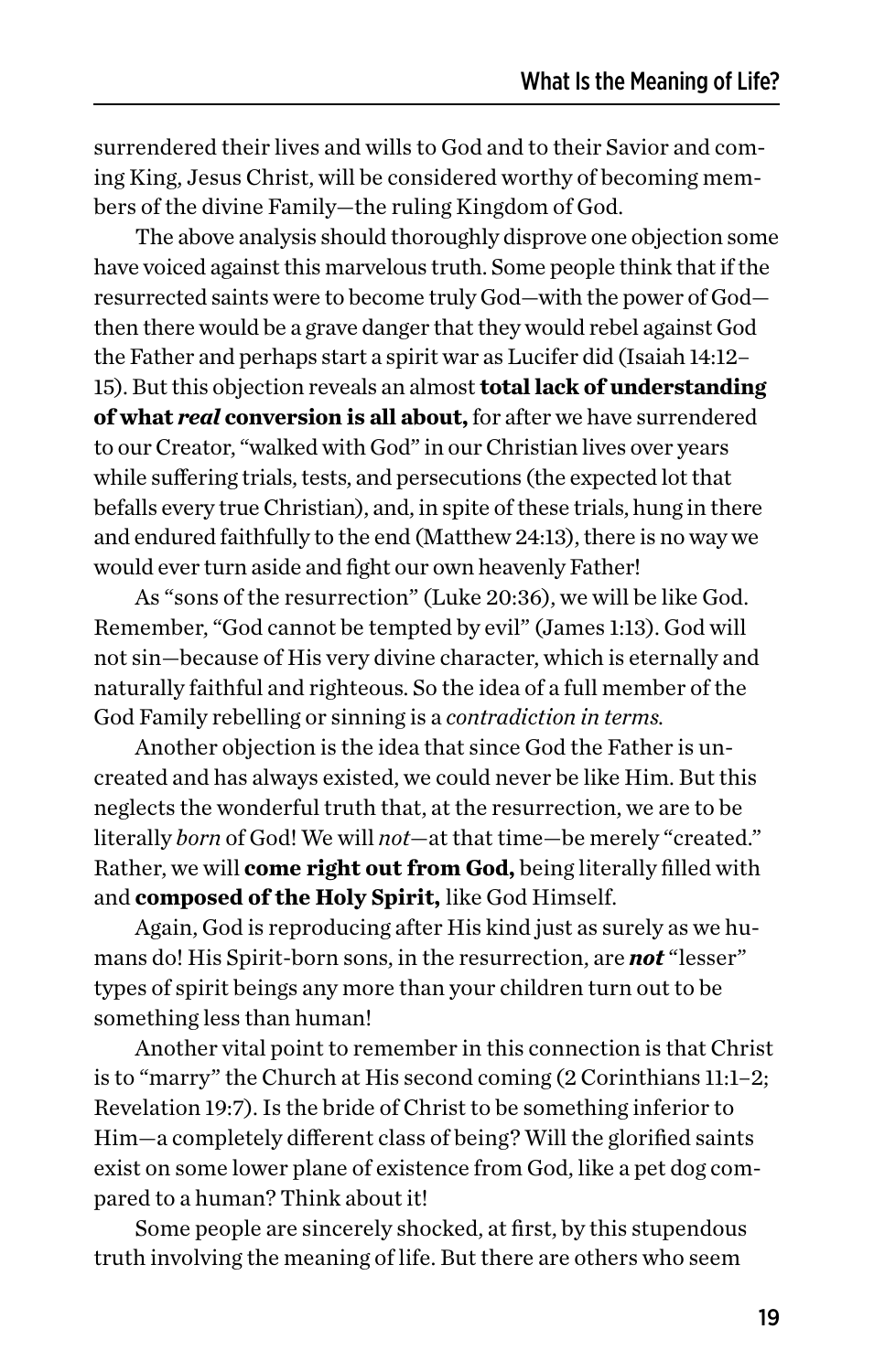interested only in playing word games to try to confuse the issue and obscure one of the most *vital* and magnificent truths revealed in the entire Bible—the awesome, inspiring, supreme purpose of our Creator in giving us life and breath and making us "in His image"!

As I have already said—and I repeat once more lest someone try to twist these words—God the Father and Jesus our Head and Savior will always be greater in power and authority than we will be. But, as "sons of the resurrection," the saints will be on the **same level of existence,** just as your sons and daughters are on the same *human level* as you are. Truly, God the Father and Jesus will always have existed longer and done more in the past than any of the resurrected saints. But you and I have lived longer and done more in the past than our human children. Yet they are *fully human* just as we are!

We need to realize that the continuum of "eternity" goes on and on and that, as full members of the Creator Family, the saints will also join God in ruling, creating, and accomplishing awesome projects throughout the universe in ages to come (Isaiah 9:7).

#### God Is Eternal

One false argument against the truth of the meaning of life goes like this: "We can never become fully like God because God has *eternally* existed and has been the Creator of all that is—and we have not."

Is there an answer? Part of the real answer is found in Romans 4:17. Here Paul notes that God called Abraham "a father of many nations." God stated this as a fact *long before* it ever occurred! So Paul was inspired to write, "God, who gives life to the dead and calls those things which do not exist *as though* they did."

The *ultimate reality* is God's will. God had already willed that Abraham was to be "a father of many nations." So, in God's mind, it was a fact because God had *willed* it so!

In like manner, God must have planned from the beginning to reproduce Himself "just as He chose us in Him before the foundation of the world, that we should be holy and without blame before Him in love" (Ephesians 1:4). Again, "whom He foreknew, He also predestined to be conformed to the image of His Son, that He might be the firstborn among many brethren" (Romans 8:29).

God's plan is to bring more full sons of God into His Family so that Christ might be "the firstborn among many brethren." All this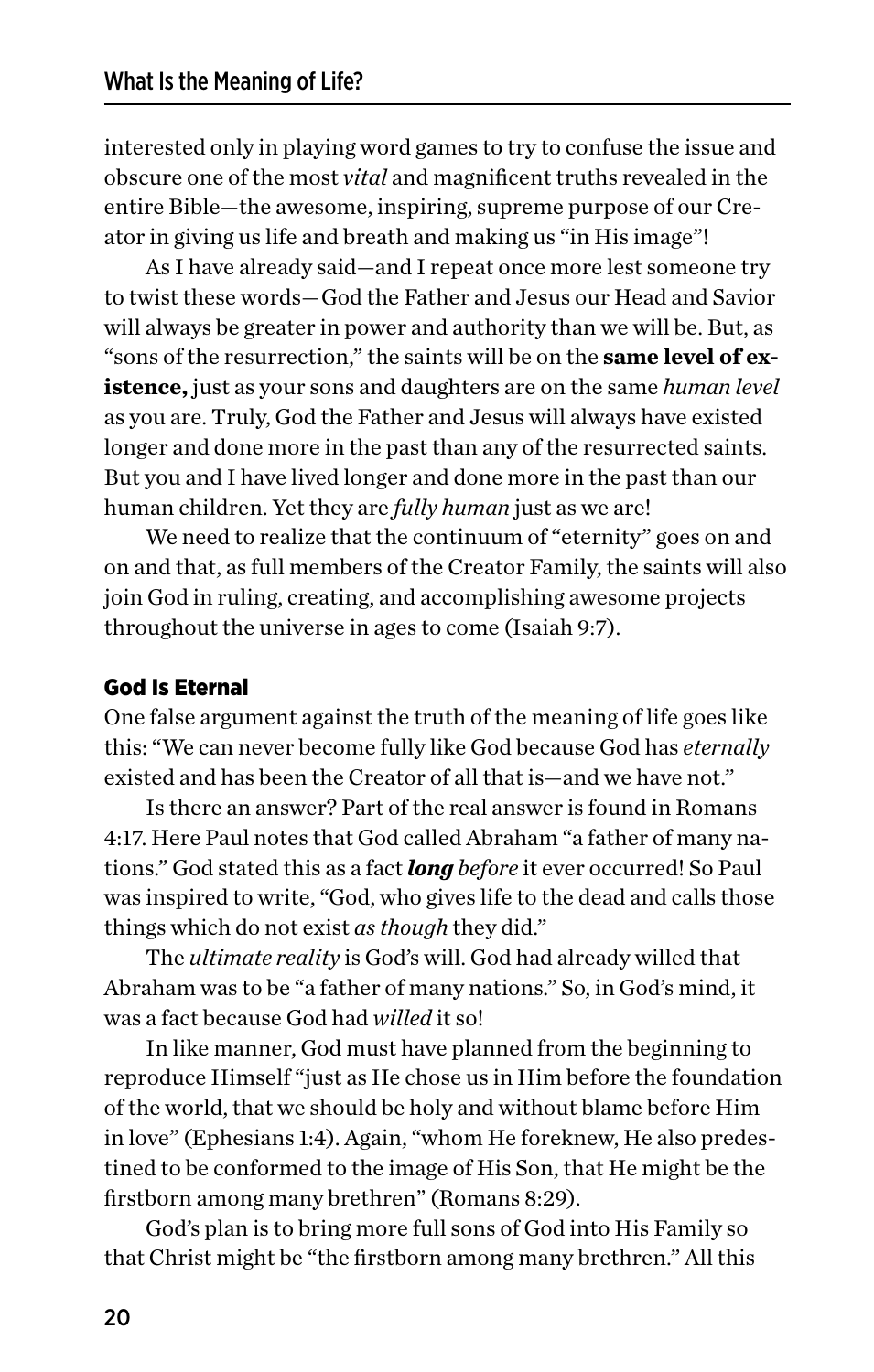was predestinated—willed—by the mind of God "before the foundation of the world" (Ephesians 1:4). So, in the terms of the will of God, we who overcome are already eternal, have *already* been given the gift of eternal life through the immutable will of God!

Another clear indication that this is the way God thinks of things is found in Hebrews 7:9–10: "Even Levi, who receives tithes, paid tithes through Abraham, so to speak, for he was still in the loins of his father when Melchizedek met him."

So God says that Levi "paid tithes through Abraham" even though Levi did not *yet* exist! As Levi was "in the loins" of his great-grandfather Abraham, so we—so to speak—have certainly been in the spiritual "loins" of our heavenly Father, who has *willed* that we become His full sons! So in that way—the way God Himself thinks and acts—the true saints who remain faithful and overcome **have always existed** in the mind of God.

We were in the "loins" of God when He created the angels, when He later created the earth and put mankind upon it, and when He still later sent His Son to make possible our entrance into the eternal Family of God.

Jesus said, "God is Spirit" (John 4:24). He also said, "That which is born of the flesh is flesh, and that which is born of the Spirit is spirit" (John 3:6). When we are truly "born of God" and become "sons of the resurrection" (Luke 20:36), we will have the divine nature (2 Peter 1:4). So we will be *composed* of the Holy Spirit as God and Christ are composed of that same Spirit. The Holy Spirit *is* eternal—it has always existed and will always exist.

Therefore, although we will be new personalities added to the Family of God by a literal spiritual birth in the resurrection, we will *always* have existed in the mind and will of God. We will have been in the "loins" of our Father from eternity, and we will then be *composed* of the Spirit, which *is* eternal.

So our spiritual birth as **full sons of God** is merely part of the spiritual continuum of God's will. And once we (*if* we are overcomers) are members of the extended Family, or Kingdom, of God, we also will then join with the Father and our older Brother in creating, recreating, building, working, and improving this vast universe. God's word tells us truly, "Of the increase of His government and peace there will be no end" (Isaiah 9:7).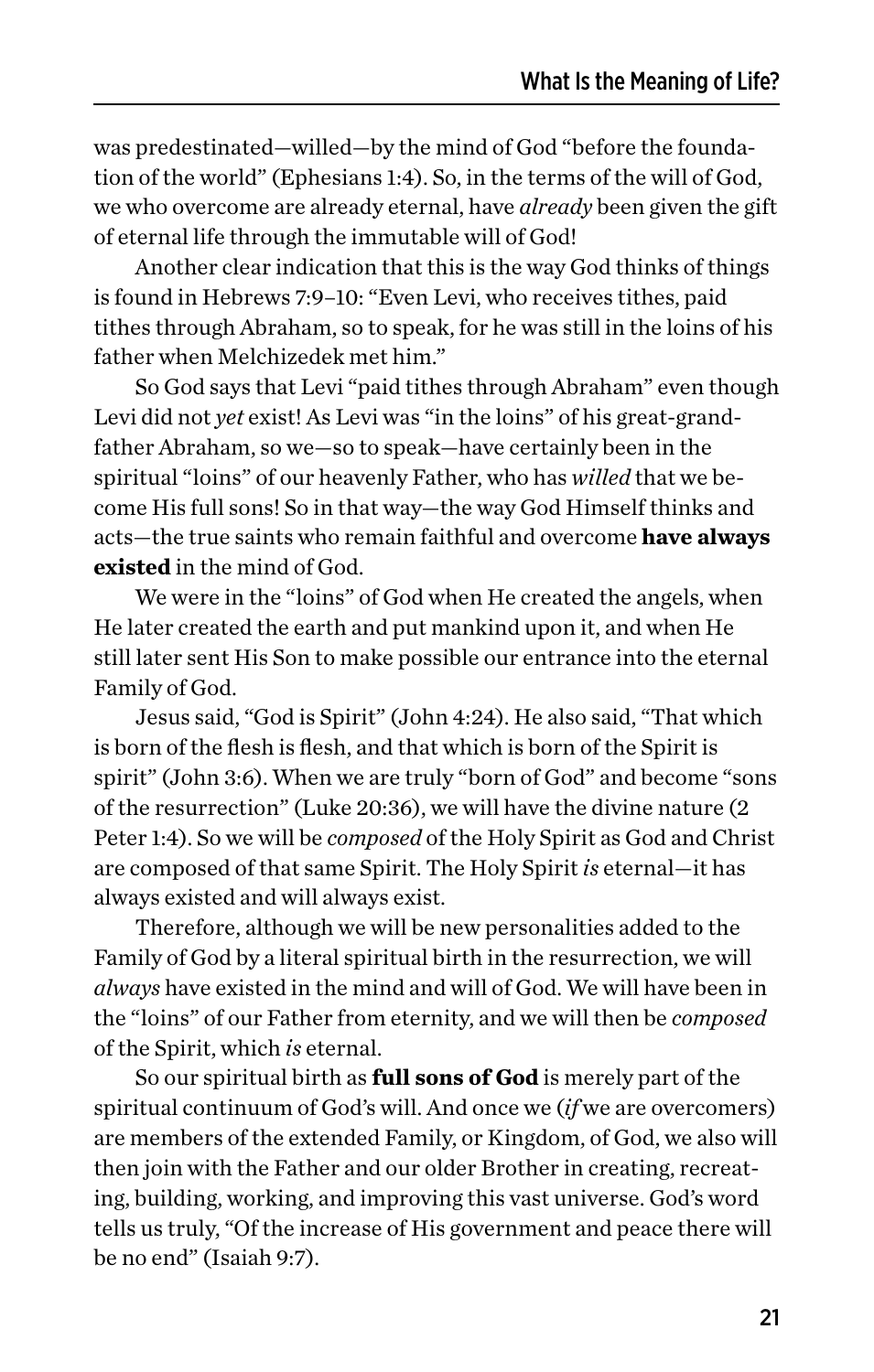True Christians have an absolutely awesome opportunity and future ahead. A billion years from now, when we have been working and creating for an "eternity" under the direction of our Father, the specious arguments and word games employed by the blinded theologians of this world who deny the clear intent of God to make us His genuine sons will seem trite indeed.

Jesus said, "Let them alone. They are blind leaders of the blind. And if the blind leads the blind, both will fall into a ditch" (Matthew 15:14).

#### God's Awesome *Love*

God has created humans so that, after a young man and woman marry, they most sincerely desire children. They want to *share* their home, *share* their lives, and *share* their love with a little human being made in their image. They look forward to having a baby—a child who, as a full human being, will develop, learn, and grow to fully *share* its life, plans, hopes, and dreams with its parents and brothers and sisters in a loving family relationship.

So it is with God. "He who does not love does not know God, for God is love" (1 John 4:8). And because God *is* love, He wants to share His love, His glory, His eternity with billions of others who will become His *genuine* Sons in the resurrection! If God the Father and Christ were selfish, aloof, or lacking in love and outflowing concern, perhaps they would want to keep to themselves and not make it possible for others to join their Family in a complete God-plane relationship by literally reproducing themselves.

But in the transcendent spiritual love that motivates our Father and our Lord (*Elohim*—the God Family), they have chosen to reproduce themselves by placing within surrendered Christians their *very own "divine nature."* Then, God nurtures these "begotten" sons through this physical life of overcoming until they, like Christ—"the *firstborn* from the dead"—are also literally born of God as "sons of the resurrection" (Luke 20:36).

How great is the love of Christ? The inspired Apostle Paul prayed that Christians "may be able to comprehend with all the saints what is the width and length and depth and height—to know the *love* of Christ which passes knowledge; **that you may be filled with all the fullness of God**" (Ephesians 3:18–19). How can you be filled with *all* of the "fullness of God" and not *be* God?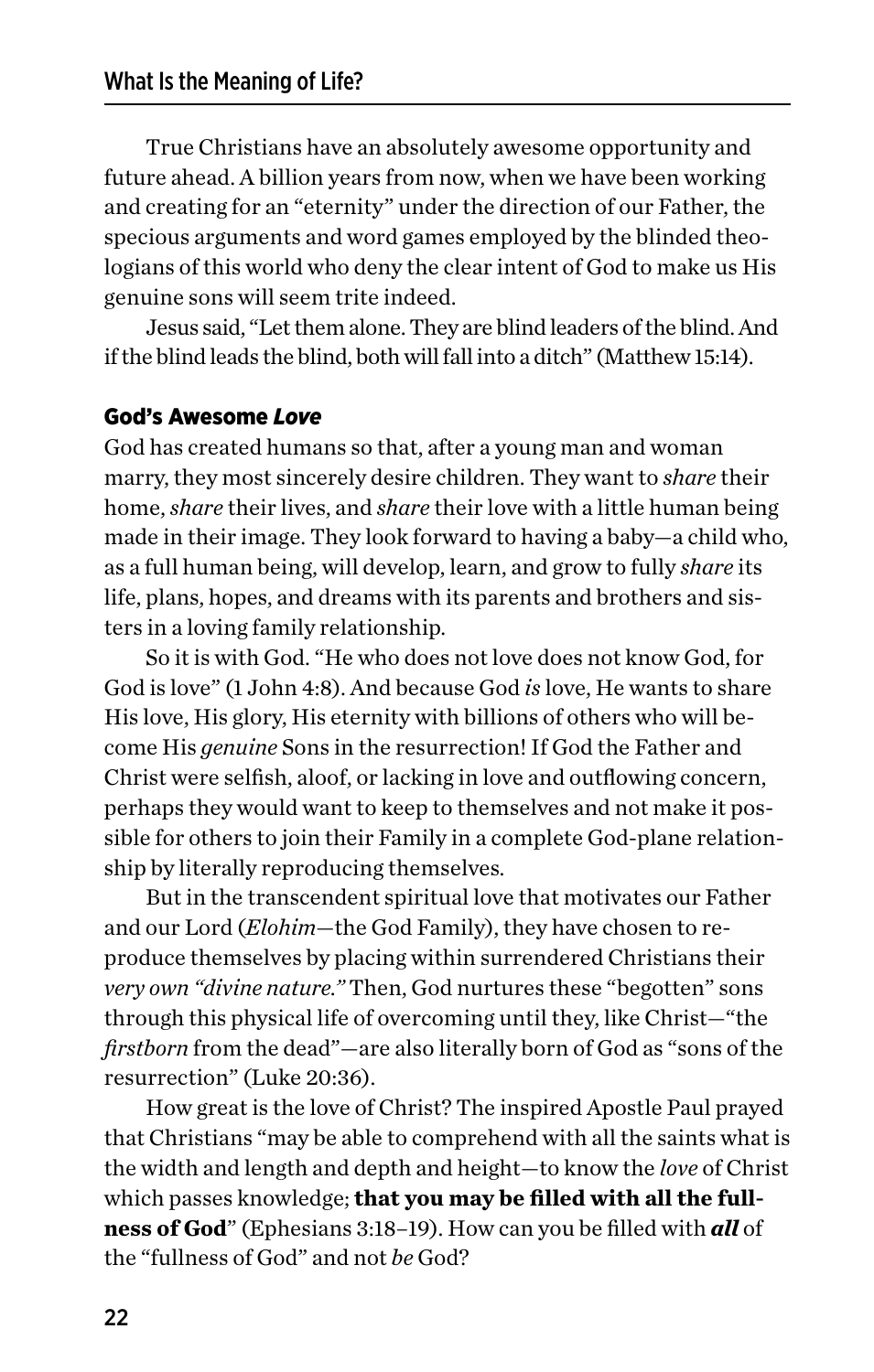The love of Christ and of our heavenly Father impels them to share with us their eternal glory as full sons of the Kingdom, or Family, of God. In the future, when you read passages in the New Testament concerning the resurrected saints inheriting God's glory, perhaps they will now have much deeper meaning, for this "mystery, which has been hidden from ages and from generations… now has been revealed to His saints. To them God willed to make known what are the riches of the glory of this mystery among the Gentiles: which is Christ in you, the hope of glory" (Colossians 1:26–27).

Yes, men have always wondered, *"Why* was I born? What is the purpose of life? If there is a real God, *why* does he try and test mankind so much and allow so much suffering to occur?"

Now, the mystery is solved! If your mind and heart are open, you now *know* the answer to these profound questions that have puzzled philosophers and scholars for centuries. You should be everlastingly grateful and thankful to our God and our Savior, Jesus the Christ, for making us after their kind.

#### Jesus' Fervent Prayer

In the final 24 hours of His life, on the night before His crucifixion, Jesus offered to God His most complete prayer recorded in the Bible. Let us review some highlights of that inspired prayer: "And now, O Father, glorify Me together with Yourself, with the glory which I had with You before the world was" (John 17:5). Here we find Christ specifically asking that the stupendous glory He had shared with the Father from eternity be restored to Him—He who was to be "the firstborn among *many* brethren" (Romans 8:29).

In verse 11 of John 17, Jesus prayed, "Holy Father, keep through Your name those whom You have given Me, that they may be one as We are." Christ and the Father are *one* God, *one* Family, *one* level of existence above all other creatures. Jesus prayed that the saints become one in the *same way!*

Notice John 17:20–23:

I do not pray for these alone, but also for those who will believe in Me through their word; that they all may be one, as You, Father, are in Me, and I in You; that they also may be one in Us, that the world may believe that You sent Me. **And the**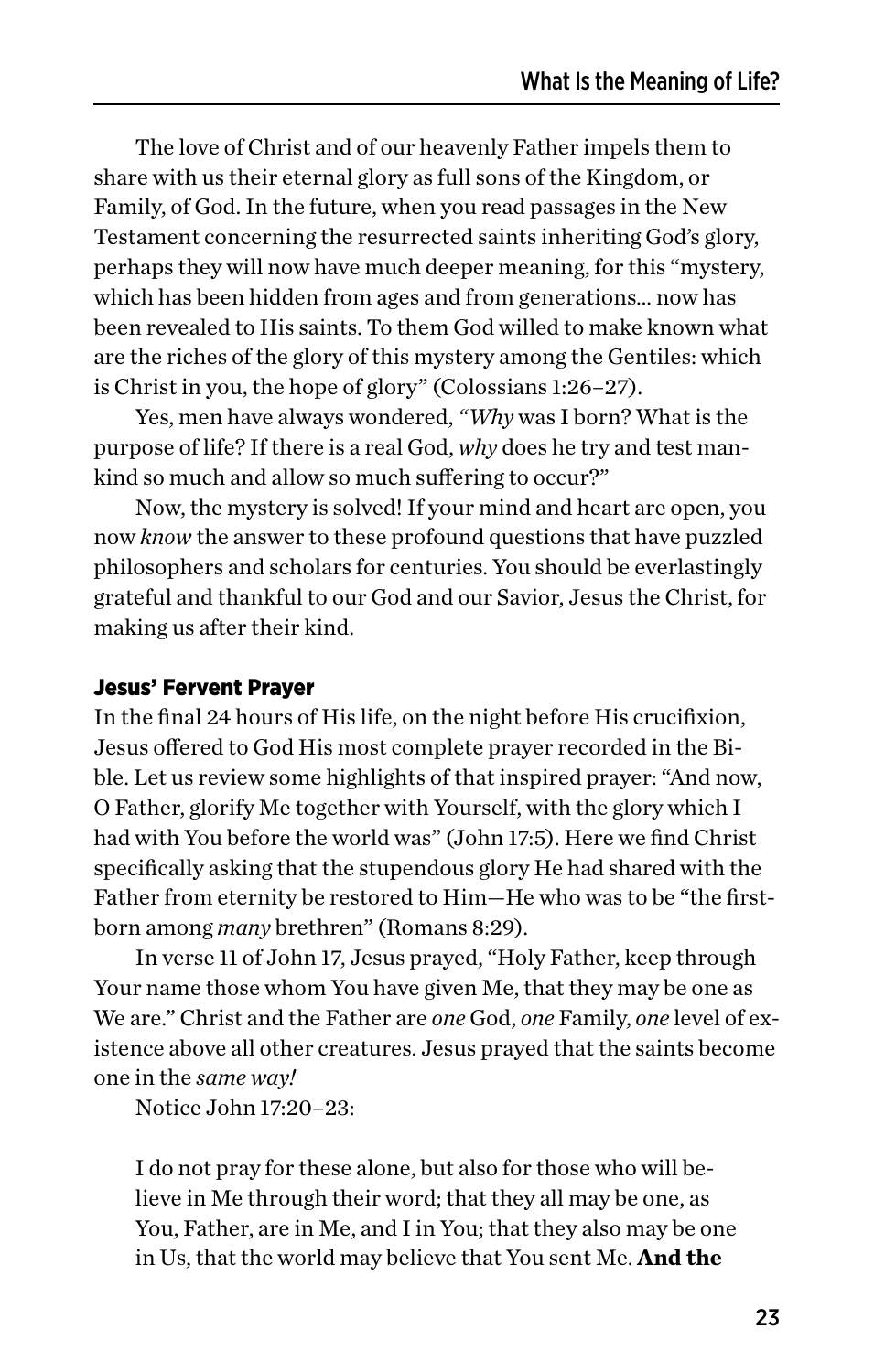**glory which You gave Me I have given them, that they may be one just as We are one:** I in them, and You in Me; that they may be made perfect in one, and that the world may know that You have sent Me, and have loved them as You have loved Me.

These words of out-flowing love are inspiring and magnificent. They certainly make clear that those of us willing to utterly surrender to God and let Christ live His life in us through the Holy Spirit will attain to the same type of glory that He attained. We will be completely *one* with God—as Christ is one with the Father—and therefore obviously *be* God. This will be the supreme fulfillment of God's own purpose in giving us life and then calling us to spiritual understanding, "that the world may know that You have sent Me, and have *loved them as* You have loved Me" (v. 23).

The indescribable love of our Father is somewhat beyond full human comprehension. Yet we who understand must respond to that love with deep reverence, thankfulness, and obedience to our great God. We must strive to "live… by every word of God" (Luke 4:4). And we must learn to "walk by faith" (2 Corinthians 5:7), keeping our eyes always on the magnificent goal our God has set for us.

"But without faith it is impossible to please Him, for he who comes to God must believe that He is, and that He is a rewarder of those who diligently seek Him" (Hebrews 11:6). And how great is that reward!

With all my heart and all my being, I encourage all of you who read this to truly "*seek Him*"—diligently. Do not allow yourself to put *anything* ahead of God and His truly wonderful purpose for your life. Learn to truly study the Bible as never before. Learn to get down on your knees before the Supreme Governor of the universe and pour out your heart in prayer to Him for the love, the wisdom, and the strength to truly be an overcomer and to become His *real son* in a world-ruling kingdom soon to be set up on this earth.

Nothing is more exciting. And, when you really understand, nothing is more "real" than what the Great God says will happen! This is the final fulfillment of the Gospel of Jesus Christ—the ultimate good news—that man can be born into the God Kingdom, the God-level of existence.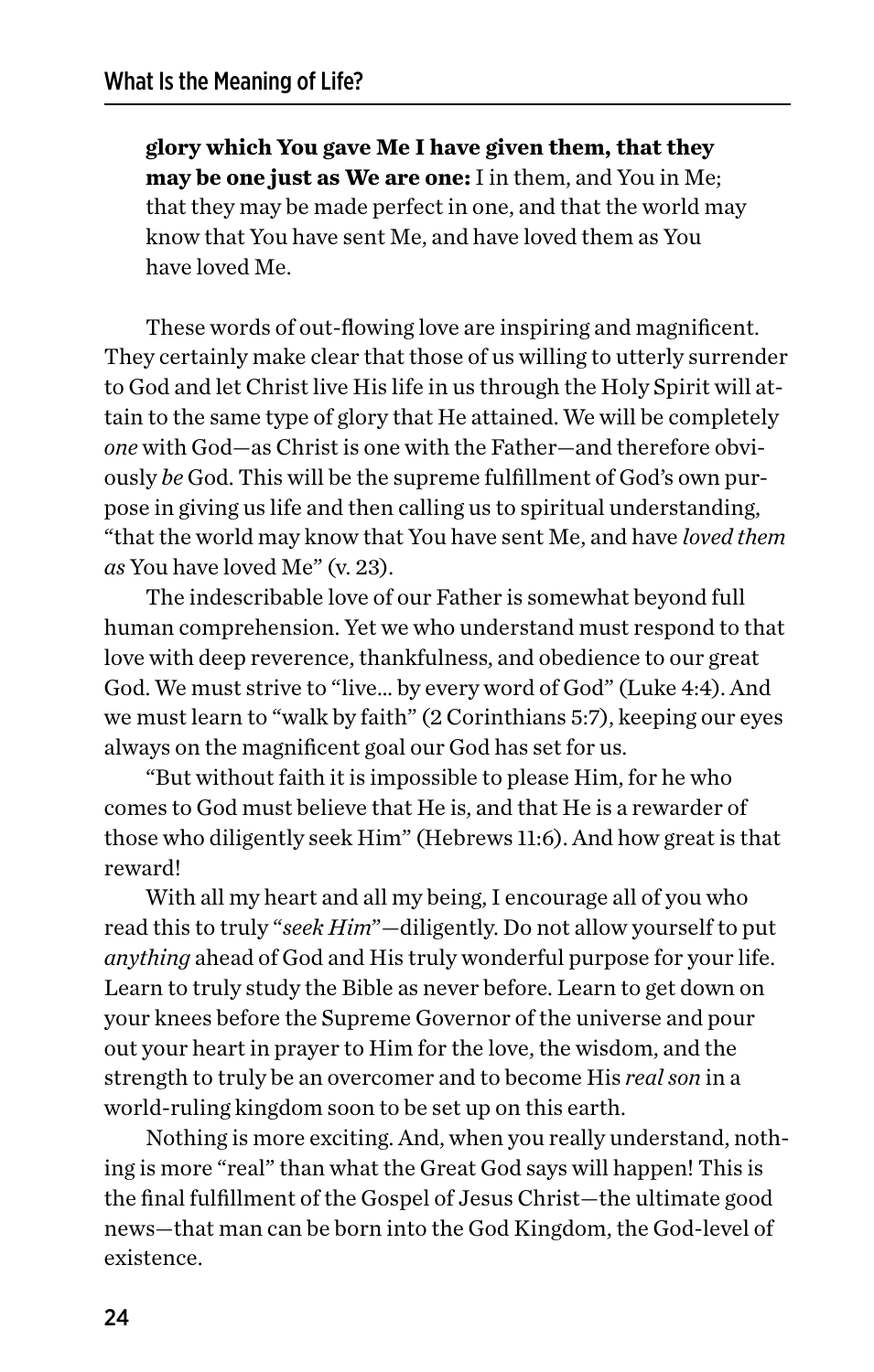The ancient patriarch Jacob had twelve sons. Those sons collectively had sons, daughters, grandchildren, and great-grandchildren millions and millions of descendants—and so became the nation, or the kingdom, of Israel. So, as Christ assists the Father in "bringing many sons to glory" (Hebrews 2:10), they are bringing into being an entire Spirit-composed nation. It is a spiritual "kingdom" of God, comprised of real sons of God—who have been literally born of God by the resurrection and are possessed of the full nature and character of God. Again, I say, this is the ultimate meaning of the "Gospel," the ultimate good news and transcendent purpose for your life!

"Beloved, now we are children of God; and it has not yet been revealed what we shall be, but we know that when He is revealed, we shall be like him, for we shall see Him as He is. And everyone who has this hope in Him purifies himself, just as He is pure" (1 John 3:2–3). Now that you understand *the meaning of life,* you know why God wants you to let Him and His Son build within you their holy, righteous character.

God the Father is not a permissive wimp, a stern and unsmiling puritan, or an impractical philosopher. He and His firstborn Son, like a loving family, are preparing other sons to join with them in ruling this world and, later, the entire universe. So go out under the stars some clear night—try counting as many stars as you *can* see, and think of the billions of stars scattered across the vast universe you *cannot* see—and then *meditate* on this awe-inspiring purpose for your life and thank God for it! Then, get down on your knees and begin to zealously do *your part* to make it all possible!